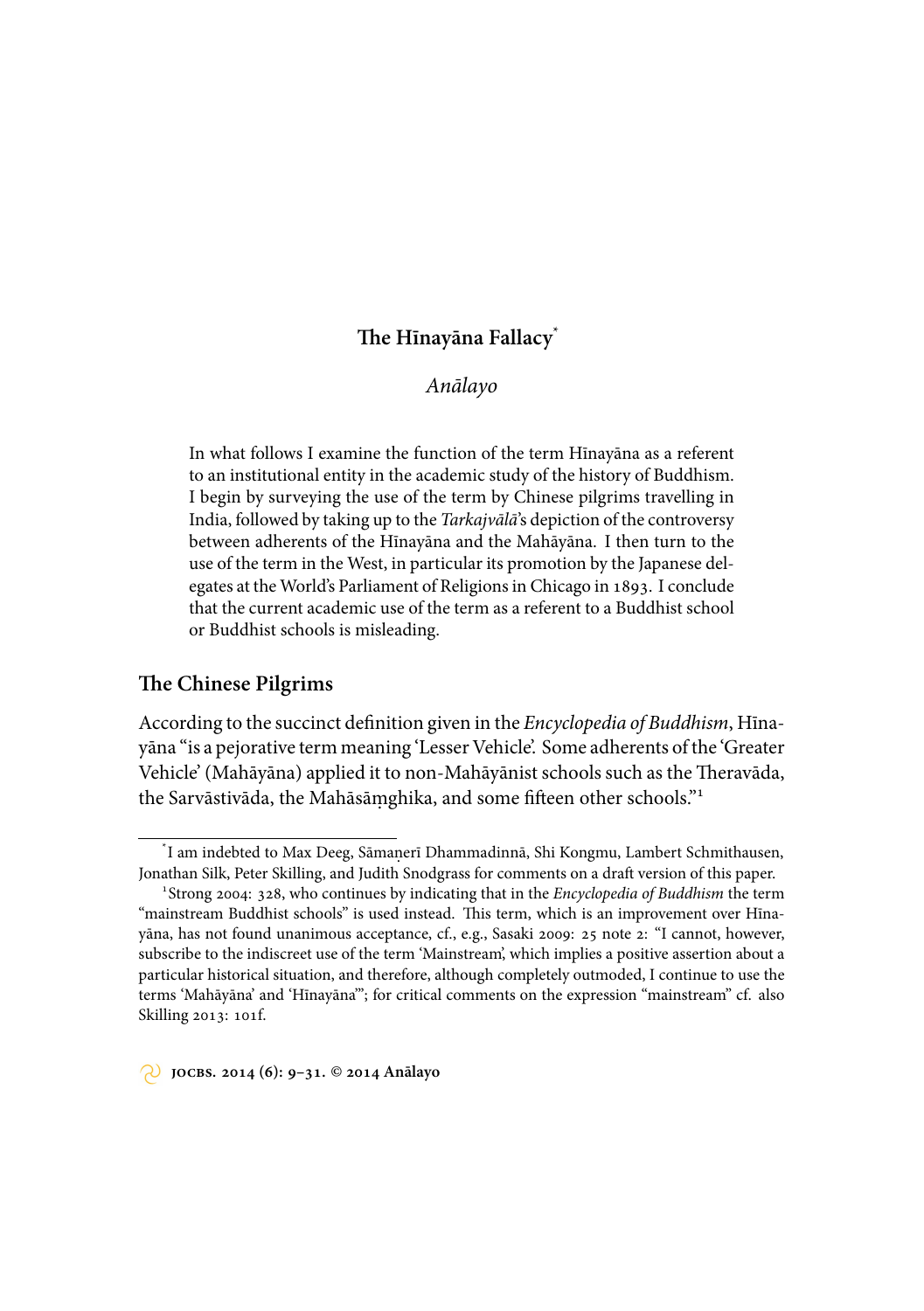When trying to contextualize the term Hīnayāna in the historical setting in India,<sup>2</sup> obvious sources for information are the descriptions provided by the Chinese pilgrims Fǎxiǎn, Xuánzàng and Yìjìng. The indications they give, however, make it clear that to use the term Hīnayāna as an umbrella term for the Buddhist schools or sects that arose in India, which tradition usually numbers as eighteen, is not entirely straightforward.

Reporting on the conditions of monasteries in early 5th century India, Făxiăn (法顯) on several occasions refers to monastics who were practising the Mahāyāna and the Hīnayāna ( $\star \ \psi$ 乘學). According to his description, in one region three thousand monks practiced the Mahāyāna and the Hīnayāna conjointly; in an adjacent region where the Buddha-Dharma flourished the Mahāyana and the Hīnayāna were also practiced conjointly; and for Sānkāśya he records that about ˙ a thousand monks and nuns were also practising Mahāyāna in combination with Hīnayāna.

Mahāyāna and Hīnayāna are mutually exclusive terms, thus both terms could not really be used to describe the practice of the same person. Therefore I take Făxiăn's description to imply that some monastics out of the group he was describing followed the Mahāyāna, while other monastics followed the Hīnayāna. These different vocations did apparently not prevent them from in some way living together.

However, since in order to become monastics in the first place these practitioners of the Mahāyāna and the Hīnayāna would have to be ordained in any of the 'eighteen' schools, it becomes clear that Hīnayāna as an umbrella term for these Buddhist schools does not fit the situation described by Fǎxiǎn. If all eighteen

<sup>&</sup>lt;sup>2</sup>The term Hīnayāna itself means, in the words of Rhys Davids 1913:  $684$ , "a wretched, bad method, or system, for progress on the way towards salvation". The common expression "small vehicle" is in fact, as already pointed out by Nattier 2003: 173 note 4, "not based on the Indian term at all, but on the Chinese expression ... 小乘 ... used by Kumārajīva and others." Besides the fact that 小 does not render the pejorative *hīna-* as well as 劣 or 下, *yāna* need not imply a "vehicle", cf., e.g., Gombrich 1992, Vetter 2001: 62-66, Anālayo 2009 and Walser 2009.

<sup>3</sup>T 2085 (高僧法顯傳) at T LI 859a16: 三千僧兼大小乘學, 859a20: 兼大小乘學 (which thus does not explicitly indicate that these were monastics), and 860a5: 僧及尼可有千人 ... 雜大小乘 學.

Cf., e.g., the *Mahāyānasūtrālamkāra .* , Lévi : ,: *tasmād anyonyavirodhād yad yānam. hīnam hīnam eva tat, na tan mahāyānam bhavitum arhati,* which, after having mentioned five aspects of opposition between the two *yāna*s, concludes that due to this mutual opposition the Hīnayāna is indeed inferior, it is incapable of becoming the Mahāyāna. For a study of the contrast between Mahāyāna and Hīnayāna in this work in general cf. D'Amato 2000.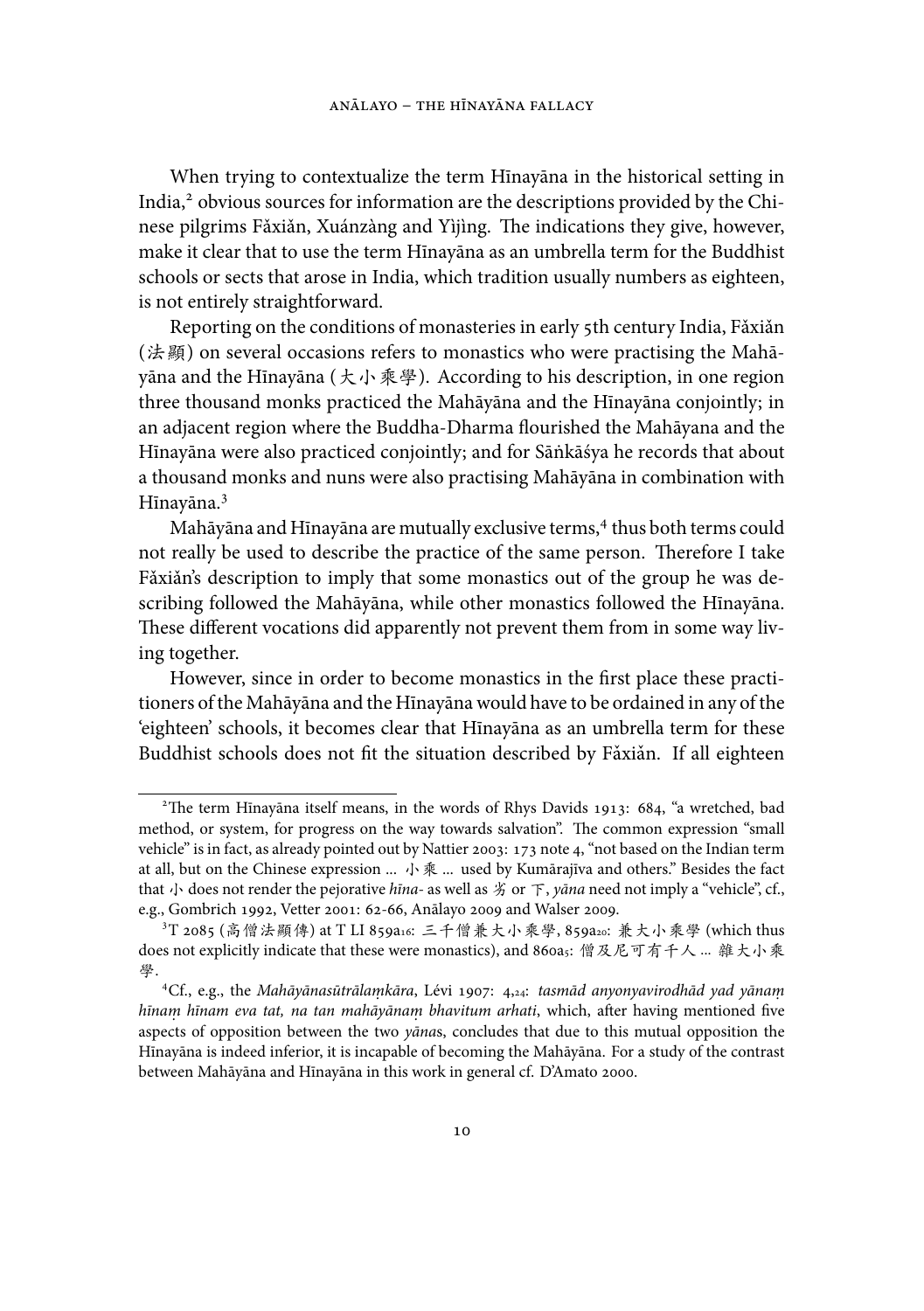schools are Hīnayāna, members of one or the other of these schools should then not be Mahāyāna. Mahāyāna, alternatively referred to as the *bodhisattvayāna* or the *buddhayāna*, is "great" precisely because its followers have embarked on the path of the "bodhisattva" with the aspiration to become a "Buddha" in future. This decision marks the difference compared to the Hīnayānists, who do not aspire to future Buddhahood and who have not embarked on the path of the bodhisattva. Yet, if Fǎxiǎn's description is to be trusted, some members of a monastic Hīnayāna school were at the same time adherents of the Mahāyāna.

The impression that something is not quite right with the use of Hinayana for all of the Buddhist schools is further reinforced when turning to Xuánzàng (玄奘), who travelled to India two centuries later. In his travel records, Xuánzàng also regularly mentions that in India and elsewhere Buddhist monks practiced both Mahāyāna and Hīnayāna.<sup>5</sup> On several occasions in his description of the situation in India he refers to practitioners of the Mahāyāna who were at the same time members of the Sthavira-nikāya (學大乘上座部法). In India itself he reports that nearly a thousand such monks were found at Bodhgayā, nearly five hundred in Kalinga, and nearly three hundred in another two locations. $\mathbf{^6}$ 

In the light of the conclusion that already suggests itself based on Fǎxiǎn's description, Xuánzàng's reference to these Mahāyāna practitioners found among the members of the Sthavira school is perhaps less puzzling than it might seem at first sight. That is, this description may simply refer to monastics ordained in the Sthavira tradition(s) whose spiritual vocation was to follow the bodhisattva path and who would presumably have studied Mahāyāna texts.<sup>7</sup> The same interpreta-

<sup>&</sup>lt;sup>5</sup>Cf., e.g., T 2087 (大唐西域記) at T LI 889c17, 890b4, 893c17, 896b7, 910a5, 910b19, 927a22, 934 $c_1$ , 935 $a_2$ , 936 $b_1$ , 937 $a_4$ , 937 $c_8$ , 938 $a_6$  and 940 $a_1$ . Xuánzàng usually mentions not only the number of monastics, but also the number of monasteries in which they were living (except for 910b<sub>19</sub>, which describes the situation in Nepal). Since at T LI 877 $a<sub>16</sub>$  he indicates that the followers of the Mahāyāna and of the Hīnayāna were dwelling apart from each other, 大小二乘, 居止區別, I take it that in the situation he describes the practitioners of the Mahāyāna and the Hīnayāna were not staying in the same monastery.

 ${}^6T$  2087 at T LI 918b<sub>14</sub>, 929a<sub>3</sub>, 935c<sub>2</sub> (which has a slightly different formulation) and 936c15. For Sri Lanka, which Xuánzàng did not visit personally, he mentions adherents of the Sthavira school that cultivate the Mahāyāna numbering twenty-thousand,  $T$  2087 at T LI 934a14. Regarding this reference, Deeg 2012: 153 could be right that this is an attempt "by Xuanzang to upgrade the otherwise, at least in a Chinese context, low-ranked Hīnayāna-*sthavira*s to the respected status of Mahāyāna-monks", although I doubt this would be the case for the other references of this type.

 $^7$ Bechert 1973: 13 comments that "the Mahāyāna-Sthaviravādin are those sections of the Sthaviravāda community who had accepted Mahāyāna doctrines although they still belonged to [the] Sthaviravāda school as far as bhikṣu ordination and vinaya-karma was concerned."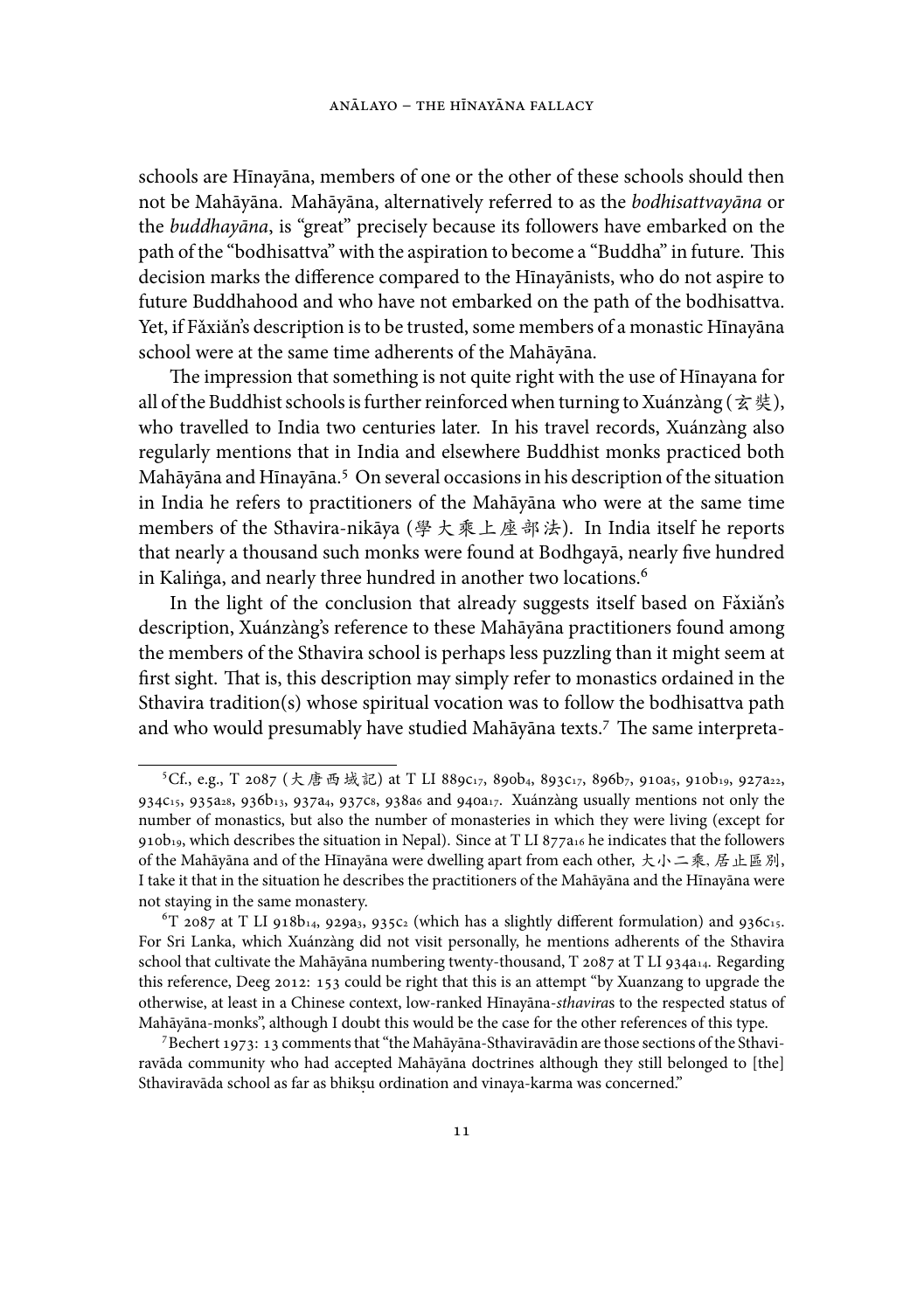tion would probably also apply to an eleventh century Khmer inscription, which refers to monks who have ordained as *mahāyāna sthavira bhik. su*s.

To be sure, this interpretation only works if we allow that the Sthavira or other Buddhist schools were not entirely composed of Hīnayāna followers. That this appears to have been indeed the case can be seen from the report of the *Vinaya* specialist Yìjìng (義淨), who travelled India in the later part of the 7th century. He explains that in the case of the four main monastic schools (*nikāya*s) the distinction between the Mahāyāna and the Hīnayāna is uncertain.<sup>9</sup> In fact, the distinction between Buddhist schools, *nikāya*s, is a matter of monastic ordination traditions, whereas the distinction between the Mahāyāna and the Hīnayāna refers to a vocational distinction.<sup>10</sup> The two distinctions have no necessary relation to each other.<sup>11</sup>

As Gombrich (1988: 112) points out, "Mahāyāna ... is not a sect, but a current of opinion which cut across sects as properly defined." Bechert (1992: 96f) explains that "the formation of Mahāyāna Buddhism took place in a way which was fundamentally dissimilar from that of the formation of Buddhist sects. Whereas the formation and growth of Buddhist nikāyas took place mainly on the basis of local communities, the rise of Mahāyāna Buddhism was a development which pervaded the whole sphere of Buddhism and many nikāyas ... One could not be a Buddhist monk without being a member of one of the old sects ... [yet] members of any one of these sects could have accepted the religious 'program' of Mahāyāna without leaving the community of their nikāya."

How reliable is the information provided by Fǎxiǎn, Xuánzàng and Yìjìng? The descriptions furnished by the Chinese pilgrims certainly need to be read keep-

 ${}^8$ Cœdès 1929: 22,3: *vraḥ paṃnvas bhikṣu mahāyāna sthavira*, trsl. id. 23: "qui ont pris les ordres comme moines (*bhik. su*) dans (la secte) Mahāyāna ou (dans la secte) Sthavira"; cf. also the similar rendering by Assavavirulhakarn 2010: 88: "monks ordained as Mahāyāna or Sthavira". Yet, as Bizot 1988: 111f convincingly argues, to convey such a sense one would expect the inscription to be worded differently, wherefore it seems more probable that the reference is to monks ordained in a Sthavira tradition who are followers of the Mahāyāna. Skilling 2013: 149 note 159 comments that "we cannot say with certainty whether Xuanzang and Sūryavarman I used the compound in the same sense, but in any case Cœdès' translation of the term as *dvanda* ... is incorrect, given that there is no such thing as a Mahāyāna *bhikṣu* ordination."

<sup>&</sup>lt;sup>9</sup>T 2125 (南海寄歸內法傳) at T LIV 205cs: 其四部之中, 大乘小乘區分不定; cf. also Deeg 2006: 120f.

 $\rm ^{10}Cf.$  the discussion in La Vallée Poussin 1930.

<sup>&</sup>lt;sup>11</sup>This difference does not seem to have been fully clear to Xuanzang himself, as in T 2087 at T LI a he speaks of a thousand monks, of which many practice the Hīnayāna, while a few practice in other schools (*nikāya*s), 多學小乘, 少習餘部.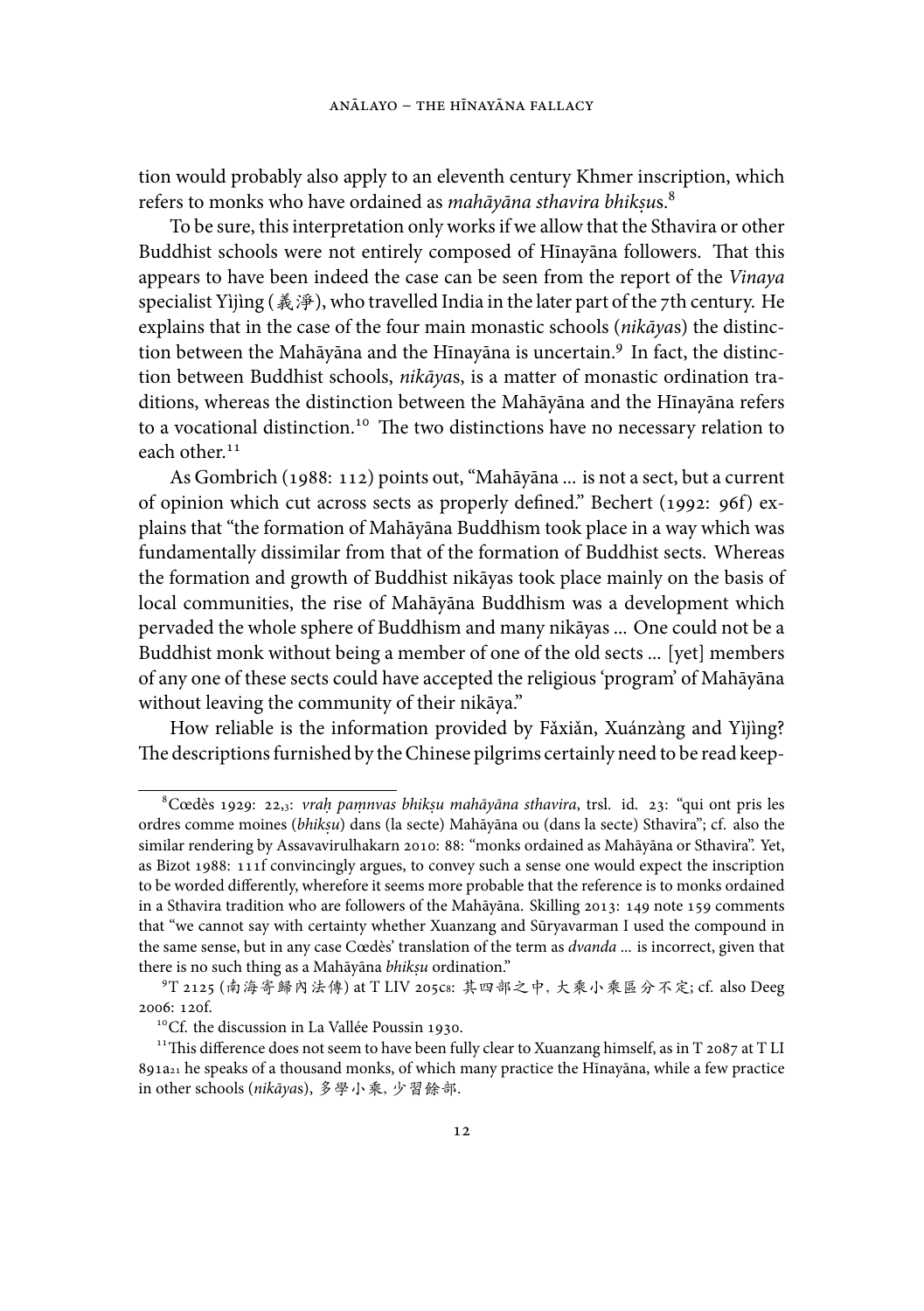ing in mind that they combine first hand impressions with hearsay and hagiography in a manner not easily set apart from each other. Moreover, the way they describe conditions in India must have been influenced by awareness of the propagandistic effect their reports would have back in China.

Now according to Schopen (2000/2005: 10), "in China in the third century the Mahāyāna was of 'paramount importance', well situated among the ecclesiastical and social elite, well on its way – if not already – mainstream. In India it is, during the same period, embattled, ridiculed, scorned by learned monks and the social elite ... and at best marginal." In such a setting one would expect the pilgrims to err on the side of overstressing the dominance of the Mahāyāna and belittling the Hīnayāna, in line with the stark contrast between the two *yāna*s with which they would have been familiar from textual sources available in China.<sup>14</sup> Since their descriptions do not corroborate such a stark contrast and repeatedly show the Mahāyāna in a less than dominant position, it seems that their accounts deserve to be taken seriously in this respect. That is, the report that both *yānas* were practiced by Indian monastics stands a good chance of reflecting actual conditions, even if the numbers given may not necessarily be accurate.

#### **e** *Tarkajvālā*

If the descriptions given by the Chinese pilgrims stand a chance of reflecting the ground situation in India in the  $5$ th to  $7$ th century, the question arises in what sense all of the Buddhist monastic schools can be assembled under the heading of being Hīnayāna. An example of such use can be found in Paramārtha's biography of Vasubandhu, who according to the traditional account was a follower of the Hīnayāna until he converted to the Mahāyāna. The biography, apparently compiled in China, reports that Vasubandhu had completely learned the principles of the eighteen schools and had well understood the Hīnayāna; he held on to the Hīnayāna as right and had no faith in the Mahāyāna, as this was not taught by

<sup>&</sup>lt;sup>12</sup> For the case of Xuanzang cf. the discussion in Deeg 2009.

<sup>&</sup>lt;sup>13</sup>Cf. also the observation by Bareau 1985: 648 that Faxian and Xuanzang report only rarely instances of actual Mahāyāna forms of practice in India.

<sup>&</sup>lt;sup>14</sup> Deeg 2006 suggests that the stark contrast between the two *yānas* made in Chinese texts, even though in actual fact there was no substantial presence of the Hīnayāna in the country, served as a foil to avert criticism raised against the Buddhist tradition as a foreign creed not suitable to the situation in China. In this way, qualities perceived as negative could be attributed to the Hīnayāna tradition, with the prevalent Mahāyāna in contrast being a form of teaching that was suitable for the Chinese.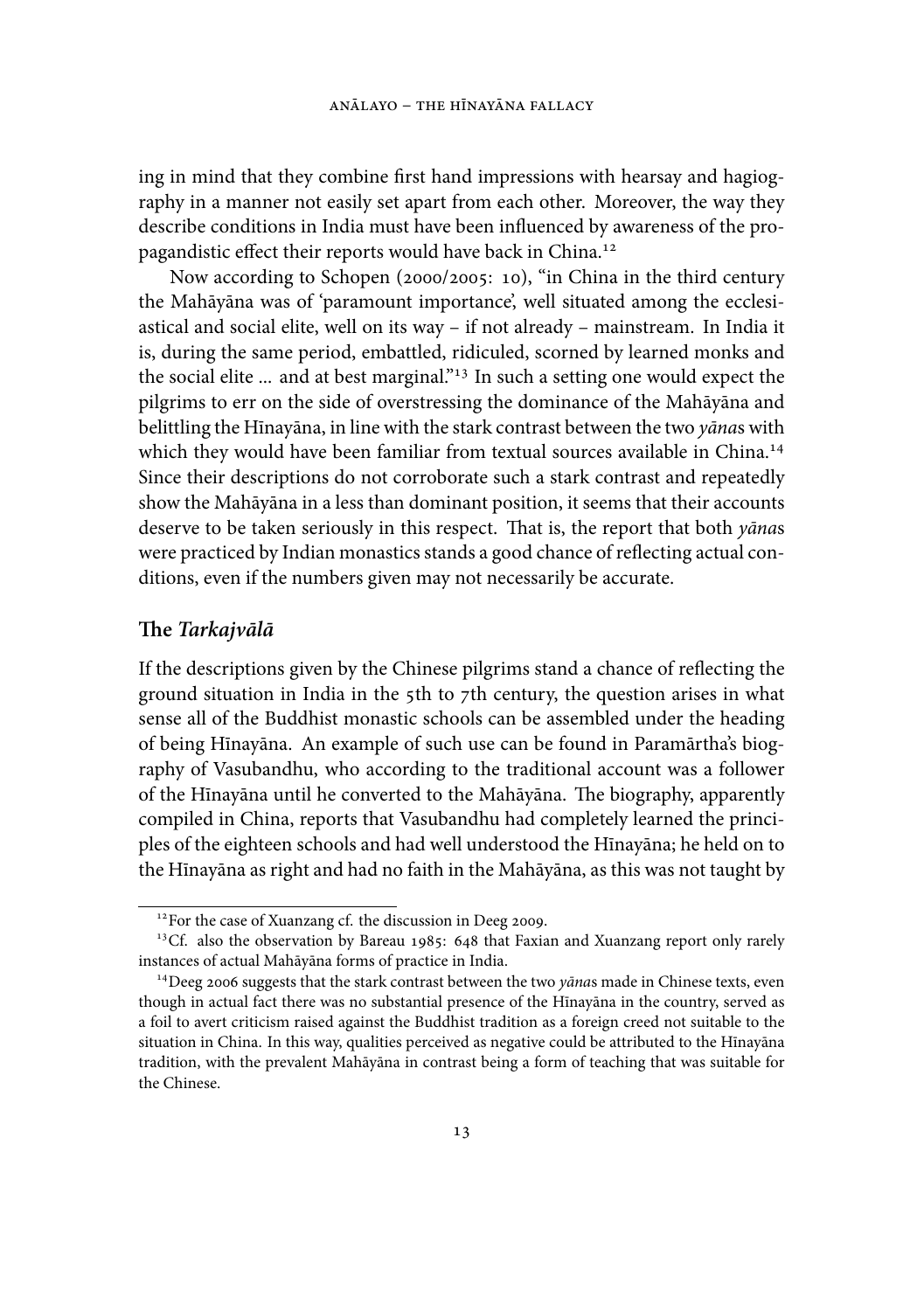the Buddha.<sup>15</sup> This description suggests a relationship between the application of Hīnayāna to the eighteen schools and the perennial accusation of the Mahāyāna as not stemming from the Buddha.

Vasubandhu provides several arguments against this accusation in the *Vyā*khyāyukti,<sup>16</sup> which seem to have formed the basis for a similar series of arguments in the *Tarkajvālā*, a 6th century doxographical work that offers a detailed examination of the Buddhist schools and their tenets. This examination is preceded by a reference to those who are of an "inferior aspiration", *hīnādhimukta / dman* mos.<sup>17</sup> The *Tarkajvālā* reports that those of inferior aspiration criticize the Mahāyāna on the grounds that it was not taught by the Buddha, as its teachings are not included in the discourses, etc., and do not exist among the eighteen schools.<sup>18</sup> That is, the accusation that the Mahāyāna is not the Buddha's teaching is rooted in the observation that its teachings are not found in the discourse collections transmitted by the eighteen schools.

e *Tarkajvālā* then comes out with arguments against such challenges. One is to propose that the Mahāyāna teachings are part of a compilation carried out by Samantabhadra, Mañjuśrī and Maitreya, etc. Of course, the disciples (of the eighteen schools) did not include the Mahāyāna teachings in their collections because these were beyond their ken.

The reasoning recorded in the *Tarkajvālā* makes it clear in what sense – from the Mahāyāna viewpoint – all of the eighteen Buddhist schools are Hīnayāna. This

<sup>15</sup>T 2049 (婆藪槃豆法師傳) at T L 190C12: 法師既遍通十八部義, 妙解小乘, 執小乘是不信 大乘, 謂摩訶衍非佛所說; cf. also Takakusu 1904: 290 and Tola and Dragonetti 1996/1997: 244.

<sup>&</sup>lt;sup>16</sup> For a study of these arguments in the *Vyākhyāyukti* cf. Cabezón 1992; cf. also Pāsādika 2009: 503.

<sup>&</sup>lt;sup>17</sup> Eckel 2008: 303,8 (4.1). The importance of the *Tarkajvālā* for appreciating the application of the term *hīnayāna* to the Buddhist schools suggests itself to me from the circumstance that this work employs the corresponding Tibetan term *theg pa dman pa* on several occasions, cf. D dza 42b6, 48a1 and 48b3 or Q 5256 dza 45b7, 51a4 and 51b8 (dbu ma'i snying po'i 'grel pa rtog ge *'bar ba*). In contrast, I have not been able to locate occurrences of the term *hīnayāna* with a digital search in central doxographical works like the *Mañjuśrīparipr.cchā*, T 468 (文殊師利問經), the  $\acute{S}$ *āriputraparipr* $c$ *chā*, T 1465 (舍利弗問經), the *Samayabhedoparacanacakra*, T 2031 (異部宗輪 論), T 2032 (十八部論), T 2033 (部執異論) and D 4138 or Q 5639 (gzhung lugs kyi bye brag bkod *pa'i 'khor lo*), and of course in the *Dīpavamsa .* . e term *hīnayāna* is also relatively rare or even absent in early Mahāyāna discourses, as already noted by, e.g., Kimura 1927: 119, Harrison 1987: 80, Williams 1989/2009: 43, Harrison 1990: xviii, Karunaratne 1992: 453, and Nattier 2003: 172.

<sup>&</sup>lt;sup>18</sup>Eckel 2008: 307,28 (4.7): *na buddhoktir mahāyānam, sūtrāntādāv asamgrahāt,* 308,<sub>30</sub> (4.8cd): *a. s. tādaśanikāyāntarbhāvābhāvān na niścitam*.

<sup>&</sup>lt;sup>19</sup> Eckel 2008: 336,s: theg pa chen po'i gsung rab ni de dag gi yul ma yin pa'i phyir ro.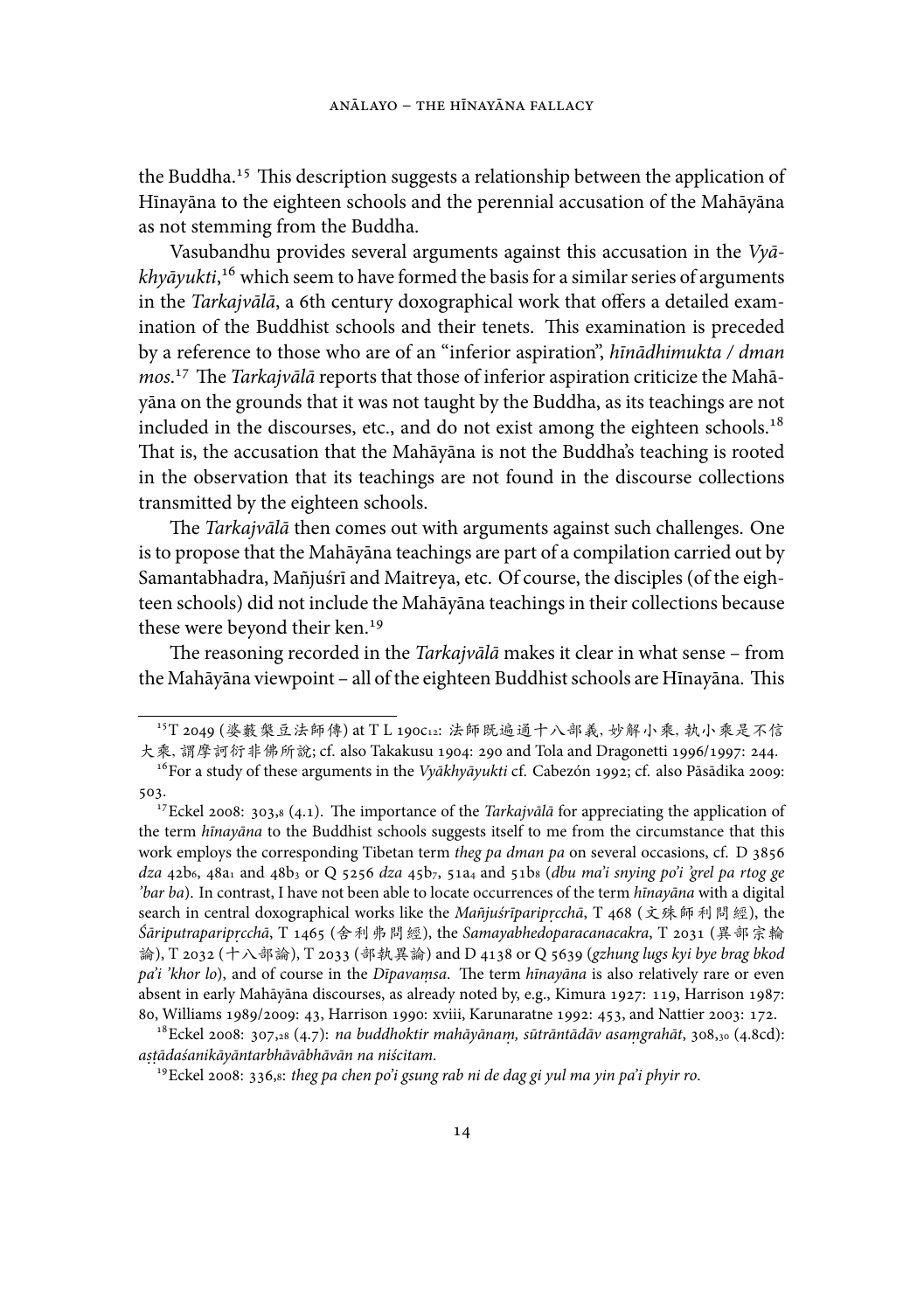notion emerges as an expedient reply to being challenged for lacking canonical authority. Those who according to tradition compiled the teachings of the Buddha, an event called the first *saṅgīti* and located at Rājagṛha, did not include the superior Mahāyāna teachings. Therefore the teachings they did include are fit to be reckoned Hīnayāna, and those who transmit those teachings – the 'eighteen' schools – deserve the same epithet.

Thus the application of the term Hīnayāna emerges in the context of a polemical argument; it does not reflect the actual historical situation. To reckon the teachings collected at the first *saṅgīti* at Rājagṛha as Hīnayāna is in fact an anachronism, as the early Buddhist period does not yet know of the generalized aspiration to become a Buddha in the future.<sup>20</sup> Hence from a historical viewpoint it is not meaningful to apply the distinction between Hīnayāna and Mahāyāna to early Buddhism. Such a distinction presupposes the existence of the bodhisattva path as an ideal to be emulated, which one may either reject or else adopt. For such a decision to be possible and thus to form the basis for a meaningful distinction, the bodhisattva ideal first of all has to come into existence.

This would be like applying the term "protestant" to early Christianity. While the teachings of early Christianity can indeed be seen as in some way being a protest against certain aspects of Judaism, the term "protestant" only makes sense from the time of Luther onwards, once the distinction between Catholics and Protestants has come into being. In the same way, it makes only sense to use the qualification Hīnayāna for those who are unwilling to pursue the bodhisattva path, who have decided not to embark on the *bodhisattvayāna*. As long as this *yāna* has not yet come into existence, it is not really possible to qualify someone as "inferior" because of not embarking on this *yāna*.

The passages surveyed above from the Chinese pilgrims show that the application of the term Hīnayāna to the 'eighteen' Buddhist schools does not fit what appear to have been the actual historical conditions in ancient India. Monastic followers of the Mahāyāna were at the same time members of a Buddhist school by dint of their ordination.<sup>21</sup> Skilling (2004: 143) explains that "available scriptures

<sup>&</sup>lt;sup>20</sup> For a study of the first traces of developments, evident in later layers of the early discourses, that eventually would have lead to the arising of the bodhisattva ideal, cf. Anālayo 2010.

<sup>&</sup>lt;sup>21</sup> Here it may also be relevant to note that the lay origin of early Mahāyāna proposed by Hirakawa 1963 (cf. also Przyluski 1926:  $369f$ , Lamotte 1954:  $378-379$ , the related position taken by Ray 1994, and the discussion in Vetter 1994), has been critically reviewed by, e.g., Schopen 1975: 180, Williams 1989/2009: 21-27, Harrison 1995: 57-63, Sasaki 1997, Silk 2002: 376-382, Nattier 2003: 89-96 and Sasaki 2004; cf. also the recent contribution by Strauch 2010: 25f.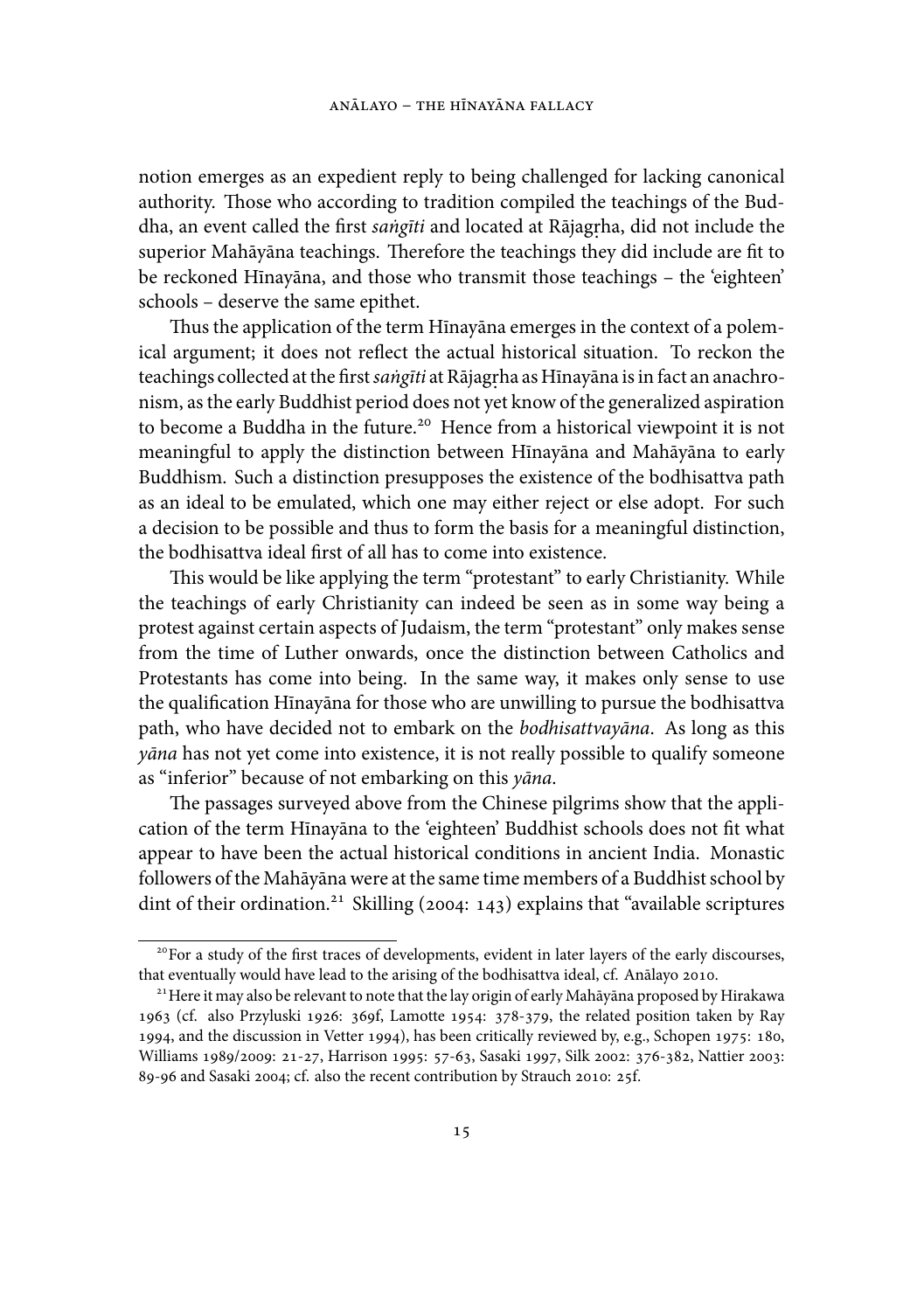of the eighteen schools allow all three options: it is one's own decision whether [to] become an Arhat, a Pratyekabuddha, or a Buddha, and to practice accordingly. That is, the eighteen or four schools embrace the three *yānas*."

In sum, the term Hīnayāna as a referent to the teachings of early Buddhism or to the Buddhist schools has its origins and meanings in a polemic context; it does not accurately represent the historical situation. Nevertheless, the term has been used widely in academic publications. In what follows I survey the development that appears to have contributed to this usage.

#### **e Parliament of Religions**

According to recent research, use of the term Hīnayāna in western publications becomes a broadly visible phenomenon at the beginning of the 20th century and steadily increases until reaching a peak around  $1960.<sup>22</sup>$  The event that appears to have exerted particular influence in this respect is the World's Parliament of Religion in 1893 at Chicago, in the sense of leading to a more widespread use of the term Hīnayāna.

The World's Parliament of Religion – the first time in the West that representatives of religions from around the world came together – had a strong impact on the reception of Buddhism in the United States of America.<sup>24</sup> The Parliament itself was held in 1893 as part of the Columbian exposition to celebrate the four hundredth anniversary of the journey of Columbus to the New World.

The Columbian exposition was an opportunity for the United States of America as well as for Japan to show themselves to the world as modern nations. For the Japanese, presenting Japan as a civilized modern nation with an ancient culture – of which Japanese Buddhism was seen as a central aspect – carried the hope that acquiring recognition from the West would enable a renegotiation of unfair

 $22$ Perreira 2012: 454.

<sup>&</sup>lt;sup>23</sup> Perreira 2012: 500 explains that "it was in Chicago at the  $1893$  World's Parliament of Religions when the terms by which we study Buddhism took a decisive turn. From this time forward, the terms Mahāyāna and Hīnayāna are in ascendance, and will gradually eclipse 'Northern Buddhism' and 'Southern Buddhism' as the main categories by which Buddhism was to be organized in scholarly and popular discourse."

 $24$ In his study of Buddhism in America in the period 1844-1912, Tweed 1992/2000: 31 notes that "with the possible exception of the publication of Arnold's *Light of Asia*, no single event had more impact than the World's Parliament of Religions of 1893."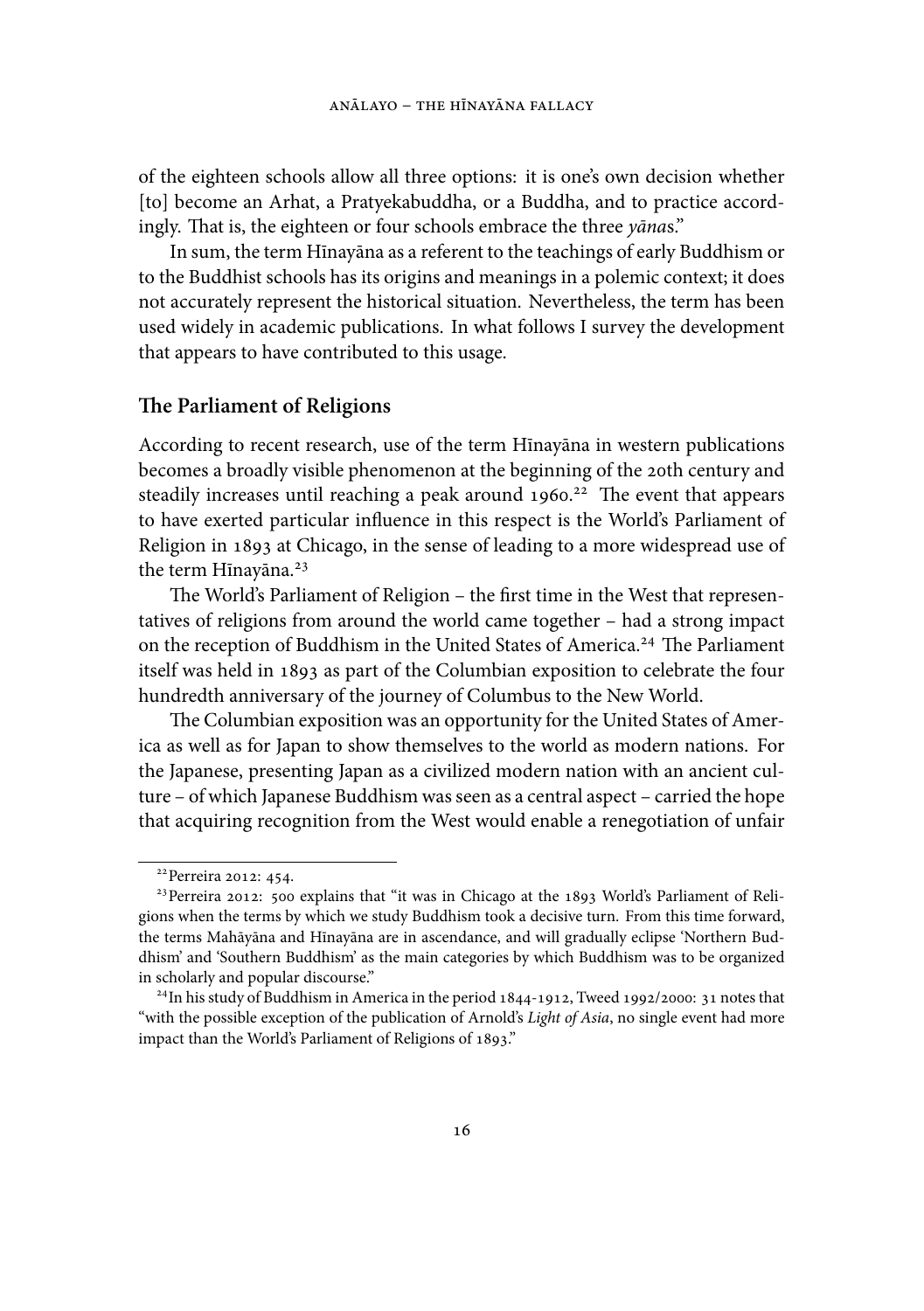treaties that had earlier been imposed upon Japan by the Western powers.<sup>25</sup> At the same time, success abroad would of course result in a welcome strengthening of Buddhism at home, which was still recovering from the previous persecutions during the Meiji period.

Against this background, a central aim of the Japanese delegation at theWorld's Parliament of Religion was to counter Western perceptions of the Pāli canon as representative of original Buddhism and to establish the authenticity of the Mahāyāna Buddhism of Japan.<sup>26</sup> A recurrent theme in the presentation of the delegates was thus naturally the polemic discourse that establishes the canonical authenticity of the Mahāyāna, following the traditional arguments based on the Hīnayāna / Mahāyāna divide and the *pànjiāo* (判教) schemes of classifying Buddhist teachings so as to accommodate their diversity within a coherent system that can be attributed to a single teacher, $27$  the Buddha. Due to the need to differentiate themselves from other forms of Buddhism in Asia – Sri Lankan Buddhism was represented at the Parliament by Anagārika Dharmapāla and Siamese Buddhism by Prince Chudhadharn - the Japanese delegates recurrently identified the Thera-

<sup>&</sup>lt;sup>25</sup>This topic was taken up explicitly by one of the Japanese delegates, Hirai Kinzō, in his talk at the Parliament; cf. Barrows  $1893: 445$  or Houghton  $1894: 159$ .

 $26$ Snodgrass 2003: 199 indicates that "up to the time of the Parliament in 1893 almost nothing was known about Japanese Buddhism beyond the general assumption that as a form of Mahayana it was necessarily a later and therefore aberrant form of the original teachings of the historical Buddha." Thus, in the words of Snodgrass 2003: 9, "the task ... the delegates faced ... was to relate Japanese Buddhism to the Western construct that privileged the Theravada of the Pali texts. They needed to show that Japanese Buddhism encompassed all of the truth of the Theravada - that is, all those aspects of Buddhism which had attracted contemporary Western approval - but that Theravada, Southern Buddhism, was no more than a provisional and introductory expression of the Buddha's teachings." Harding 2008: 139 notes that "Japanese Mahāyāna, portrayed as the culmination of Buddhism, was actively differentiated from earlier schools of Southern Buddhism, pejoratively labelled 'Hīnayāna." Perreira 2012: 512 explains that "approaching the Columbian Exposition as a unique opportunity to recast the terms by which the Buddhism of Japan had been defined in Western scholarship, the Japanese ... fully embraced the idea that the Buddhism of Japan was indeed more 'developed', but not in the sense of being less genuine or authentic as Western scholarship insisted – rather, it was portrayed as more progressive, and, as such, it constituted the very essence of the Buddha's teaching."

<sup>&</sup>lt;sup>27</sup> In his detailed study of the *pànjiāo* taxonomies, Mun 2006: 1f points to early fifth century China as the starting point, when "Kumārajīva systematically translated an enormous amount of texts", which led to "an urgent need to devise doctrinal classifications in order to explain ... contradictions among them." Thereon "Kumārajīva classified the Buddha's teaching into two groups, i.e., the Mahāyāna and the Hīnayāna", presenting "the Mahāyāna as superior to the Hīnayāna."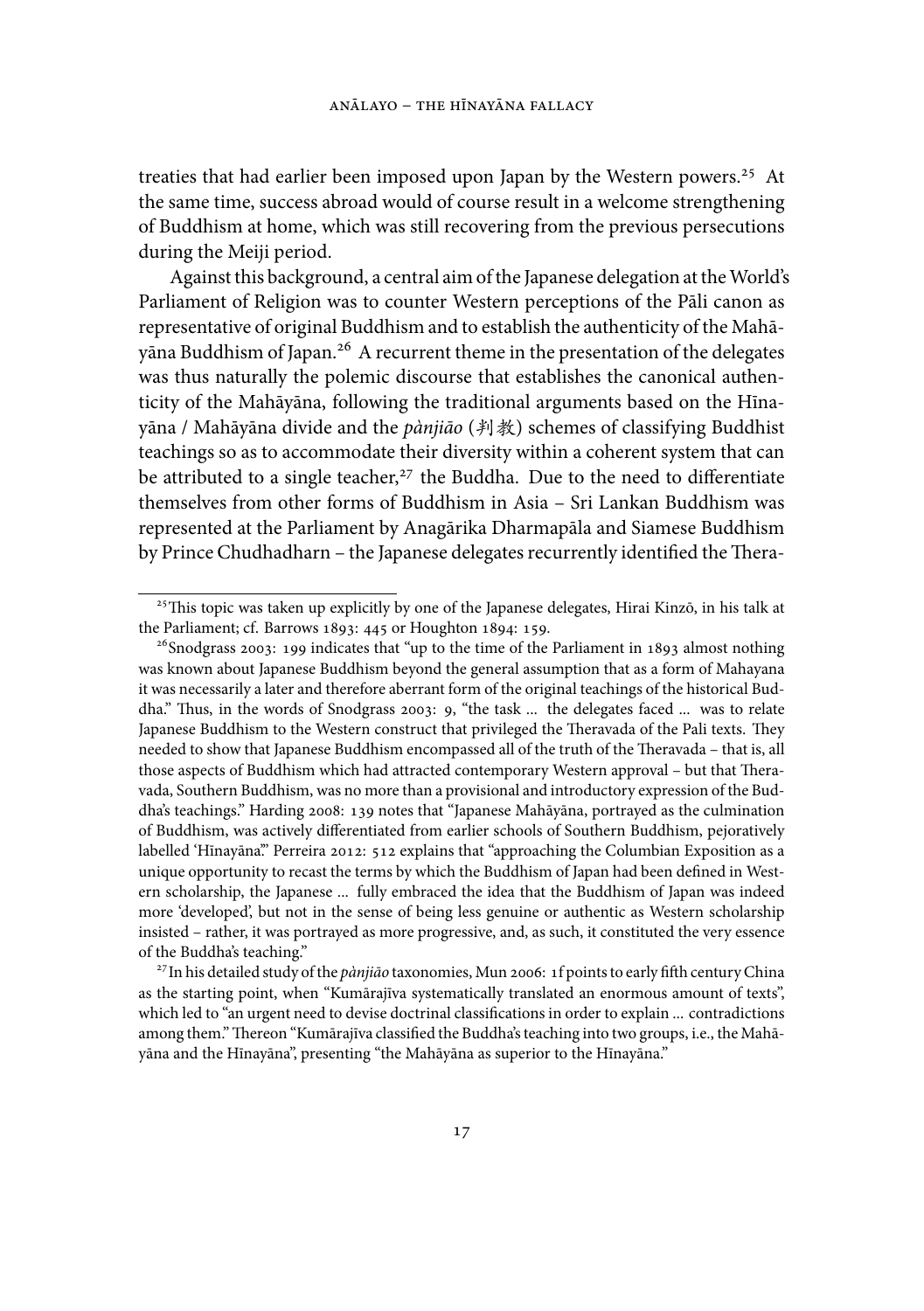vāda as being the present day manifestation of the Hīnayāna known to them from their own doctrinal background.

In his initial presentation at the Parliament, the layman Noguchi Zenshirō remarked that, instead of making gifts of Japanese teapots and the like to his American hosts, he wished to make a gift of the best of his possessions, which is Buddhism.<sup>28</sup> He then announced that the delegation had brought thousands of books for distribution to their hosts, among them Kuroda's *Outline of the Mahāyāna, as Taught by the Buddha*.

As the title already indicates, the book by Kuroda, which had been specifically prepared for distribution at the Parliament, claims that the Mahāyāna was taught by the Buddha himself. The term Hīnayāna is used by Kuroda as a referent to the Buddhism found in Sri Lanka and Southeast Asia.

The Shingon representative Toki Hōryū introduced precisely the same claims in his presentation at the Parliament, namely that the Buddha taught Mahāyāna and that the Hīnayāna is now found in Southern Buddhism.<sup>31</sup> The argument presented by Toki Hōryū and Kuroda was in fact crucial to the effort of the Japanese delegation.

 $30$ Kuroda 1893: iif introduces the terms Mahāyāna and Hīnayāna and then explains that "though these two doctrines are not without differences, they were both taught by one Buddha", adding that in Japan Hīnayāna is considered "only as secondary branch of religious knowledge", whereas in "Southern India, Ceylon, Birmah, Siam, etc., only the Hînayâna is taught." Snodgrass : reports that the publication by Kuroda "achieved greater permanence than others because it was reprinted and further distributed through the Theosophical Society in 1894." Kuroda 1893 was also translated into German by Seidenstücker 1904, thereby extending the influence of his presentation to German readers. Similar doctrines were also made available to the French by Fujishima :  $54f$ , who repeats the statement by Nanjio  $1886: 2$  quoted below (note  $36$ ) on the Hīnayānists not being ashamed and speaking evil of Mahāyāna texts, followed by ingeniously arguing, in regard to certain Mahāyāna-sūtras that he reckons as having become part of the Tripiṭaka a century after the Buddha's demise: "si ces derniers n'avaient pas existé auparavant, d'où les aurait-on tirés?"

 $28$ Barrows 1893: 440 or Houghton 1894: 156.

<sup>&</sup>lt;sup>29</sup>Snodgrass 2003: 82f notes that "the Japanese were very aware of the importance of the published record of the conference to Western understanding of their religion ... the delegates and their supporters not only prepared their papers with this in mind but prepared a number of books on Japanese Buddhism for distribution."

 $31$ Barrows 1893: 543 or Houghton 1894: 222, which differ in their record of the details of his talk.

 $32$ Snodgrass 2003: 221 comments that "establishing that the Mahayana was the Buddha's teaching was pivotal. Upon this rested the claim that Japanese Buddhism was 'real' Buddhism."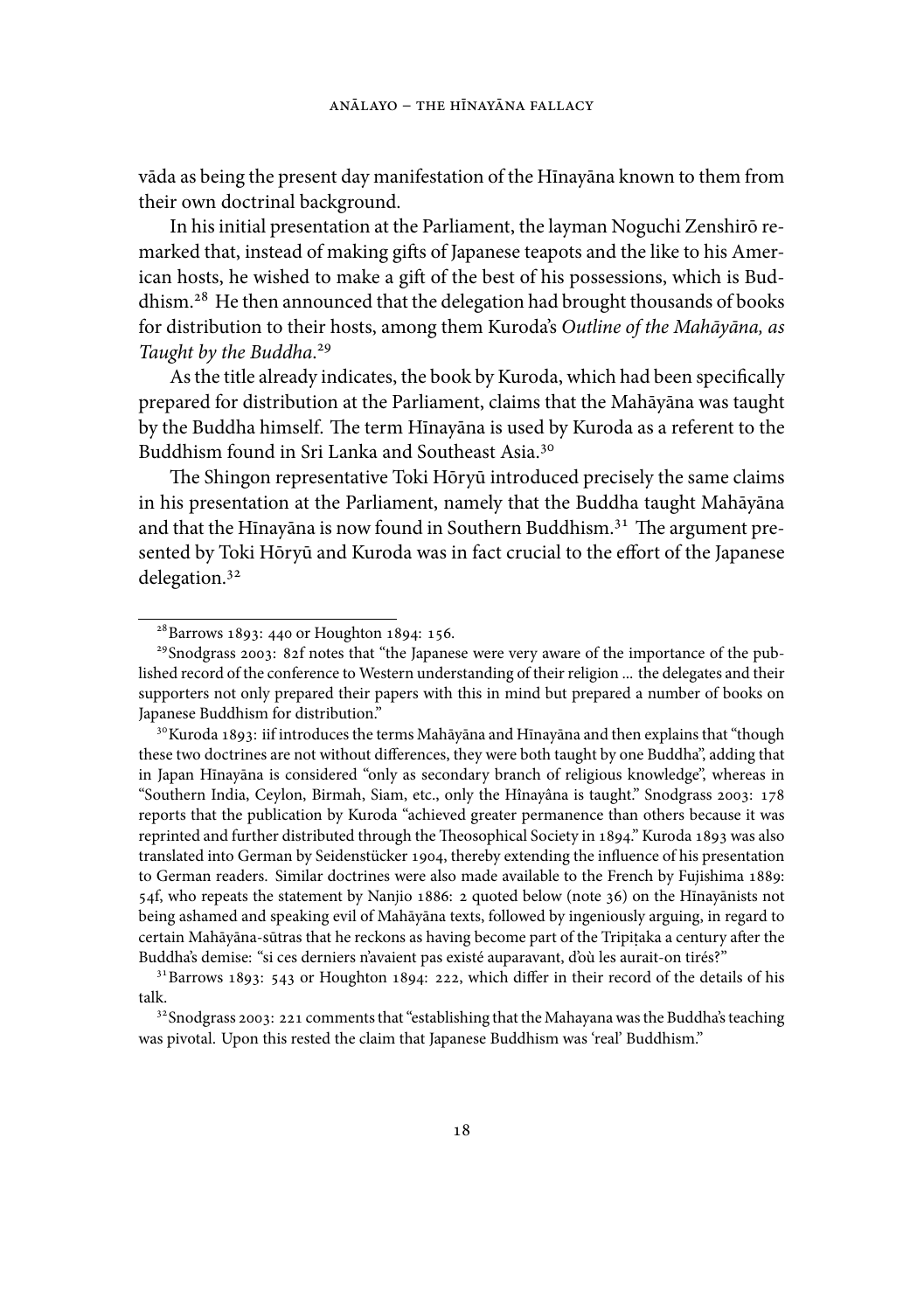The Jōdo Shinshū representative Yatsubuchi Banryū then recommended to his audience the study of the *History of Japanese Buddhist Sects* by Professor Nanjō. Nanjō, who had studied under Max Müller in Oxford and thus spoke with the credentials of an accredited academic,<sup>34</sup> claims in his book that the *Buddhāvatamsaka*sūtra was the first teaching given by the Buddha after his awakening.<sup>35</sup> Having identified the eighteen schools as Hīnayāna, Nanjō then highlights the inability of the Hīnayānists to understand the Mahāyāna.

The Tendai representative at the Parliament, Ashitsu Jitsuzen, again identified the Buddhism found in southern Asian countries like Ceylon and Siam as Hīnayāna, followed by presenting Japanese Mahāyāna Buddhism as the most powerful Buddhist tradition.

During the Parliament, the Rinzai representative Shaku Sōen befriended the publisher Paul Carus.<sup>38</sup> A year after the Parliament Carus published his influen-

 $35$  Nanjio 1886: xiii, a claim based on distinguishing the Buddha's teaching into five periods, following a traditional expedient for presenting Mahāyāna as the first teaching given by the Buddha. According to this scheme, Hīnayāna was taught by the Buddha only in the second period of his teaching activities.

<sup>36</sup> Nanjio 1886: 2 speaks of "the eighteen schools of the Hînayâna", and p. 51 remarks on "the collection of the Mahâyâna books. Though it is as clear or bright as the sun at midday, yet the men of the Hînayâna are not ashamed at their inability to know them, and speak evil of them instead."

 $37$  Barrows 1893: 1040 or Houghton 1894: 541. According to the record in Houghton 1894: 541, he added that "there have been a great many Europeans and Americans who studied Buddhism with interest, but unfortunately they have never heard of Mahayana. They too hastily concluded that the true doctrine of Buddhism is Hinayana ... they are wrong. They have entirely misunderstood."

 $38$  Snodgrass 2003: 228 explains that "the Japanese presentation was a major revelation for Carus". Nagao 2009: 176 notes that "Carus served as a councilor of the Parliament of Religions and lectured at one of its sectional meetings. This great event proved to be a turning point in his career ... after the Parliament concluded, Carus invited Shaku Sōen to his mansion in La Salle for a week", adding in a footnote that Shaku Sōen had been advised beforehand to befriend Carus.

 $33$  Houghton 1894:  $324$  records his statement in this way: "those of you who would care to know the outline of Buddhism might read Professor Nanjo's English translation of the 'History of the Japanese Buddhist Sects." I take the fact that this injunction is not found in the corresponding section in Barrows  $1893$ :  $723$  to be due to the circumstance, noted by Snodgrass 2003: 201, that "papers in Barrow's official copyright record have been heavily edited."

<sup>&</sup>lt;sup>34</sup> According to Snodgrass 2003: 120, Nanjō had gone to the West and became a disciple of Max Müller "to study the science of religion, the philology and historical techniques of Orientalist scholarship. These were to be used to present Japanese Buddhism in a manner acceptable by the standards of Western scholarship ... by participating at the highest levels of Western academia, the Japanese priests obtained academic credentials ... and were listened to and taken seriously within professional circles, their interpretations validated by the same processes as those of Western authorities."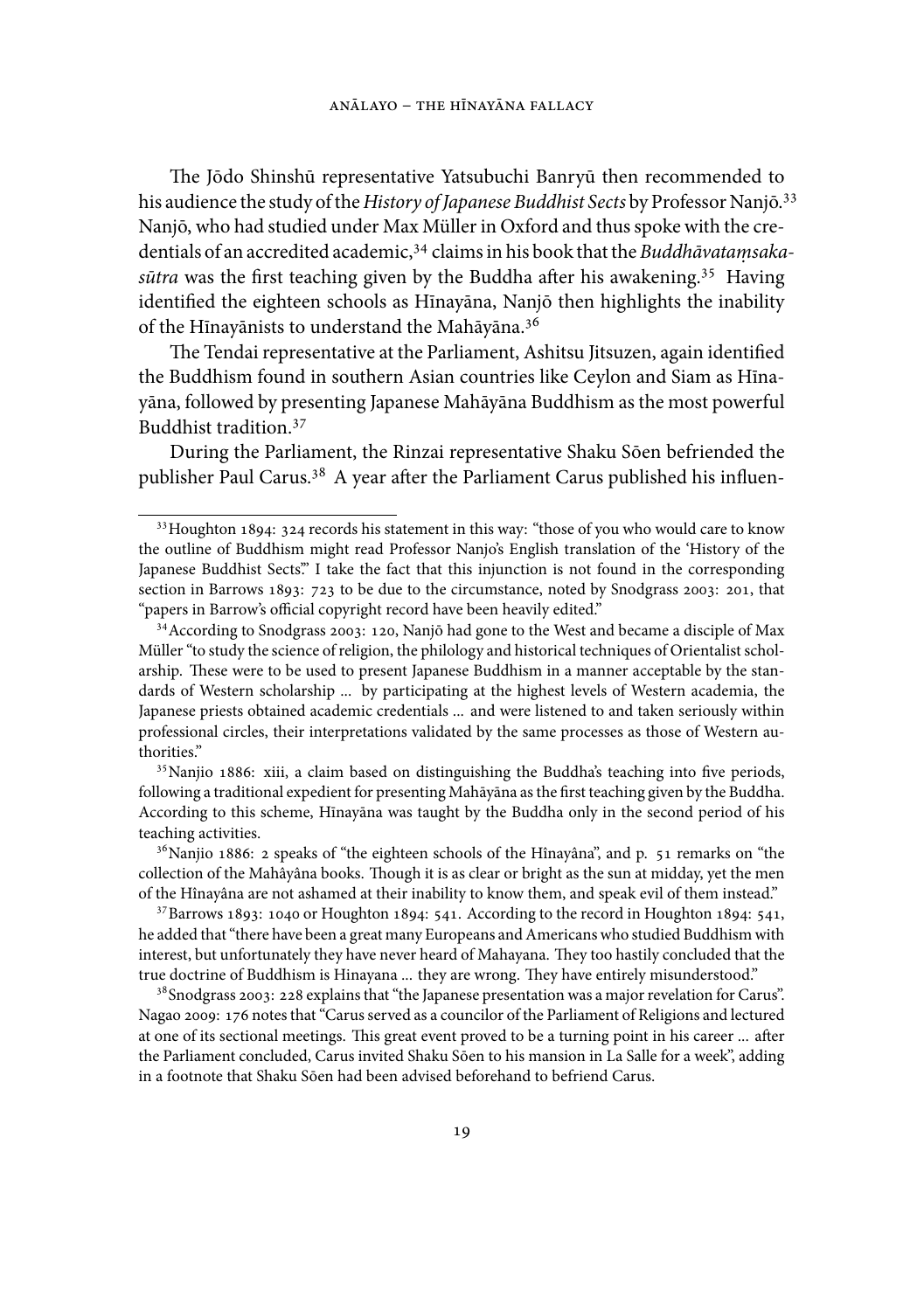tial *Gospel of Buddha*,<sup>39</sup> with an introduction that contrasts the Hīnayāna to the Mahāyāna.<sup>40</sup> As a result of the contact between Shaku Sōen and Paul Carus, D.T. Suzuki, a lay Zen disciple of Shaku Sōen, came to stay in the United States with Carus.

In his *Outlines of Mahāyāna Buddhism*, the prolific writer D.T. Suzuki continues in ways similar to the Japanese delegates at the Parliament.<sup>41</sup> He presents the Mahāyāna as a teaching originating from the time of the historical Buddha, $4^2$ and criticizes the Western perception of Hīnayāna Buddhism as the only genuine teaching of the Buddha.

 $39$  According to Tweed 1992/2000: 65, "with the possible exception of Olcott, Carus was probably more influential in stimulating and sustaining American interest in Buddhism than any other person living in the United States."

<sup>&</sup>lt;sup>40</sup> After referring to the Hīnayāna, Carus 1894: ix explains that "following the spirit of missionary propaganda, so natural to religious men who are earnest in their convictions, later Buddhists popularised Buddha's doctrines and made them accessible to the multitudes ... they constructed, as they called it, a large vessel of salvation, the Mahâyâna, in which the multitudes would find room and could be safely carried over ... the Mahâyâna is a step forward in so far as it changes a philosophy into a religion and attempts to preach doctrines that were negatively expressed, in positive propositions."

<sup>&</sup>lt;sup>41</sup> Perreira 2012: 528 comments on Suzuki that "it is largely owing to his influence that Buddhism, from this time onward, will increasingly be conceived as being divided into two principal schools – Hīnayāna and Mahāyāna". In a paper on Suzuki, Pye 2008: 1f comments that "there is probably no other single writer whose works have had a greater influence on the European and North American reception of Buddhism."

<sup>&</sup>lt;sup>42</sup> Suzuki 1907: v refers to "Mahâyâna Buddhism, whose history began in the sixth century before the Christian era." As Snodgrass 2003: 263 comments, "the concern to show that Mahayana and Japanese Buddhism are the teachings of the historical Buddha remains."

 $43$  Suzuki 1907: 11 explains that "what is generally known to the Western nations by the name of Buddhism is Hînayânism, whose scriptures ... are written in Pâli and studied mostly in Ceylon, Burma and Siam. It was through this language that the first knowledge of Buddhism was acquired by Orientalists; and naturally they came to regard Hînayânism or Southern Buddhism as the only genuine teachings of the Buddha ... Owing to these unfortunate hypotheses, the significance of Mahâyânism as a living religion has been entirely ignored; and even those who are regarded as best authorities on the subject appear greatly misinformed and, what is worse, altogether prejudiced."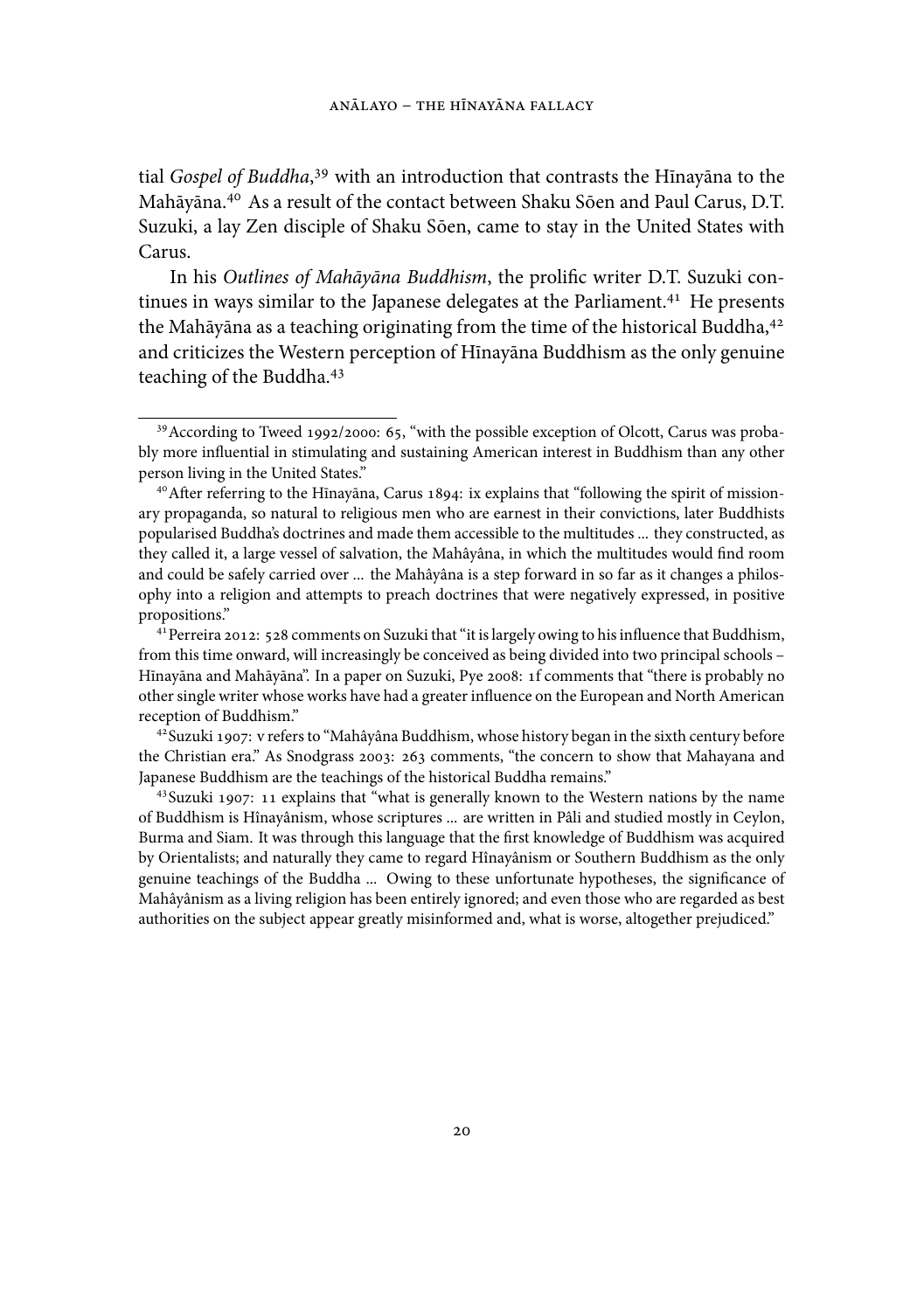### **Current Usage**

From the Parliament to subsequent publications,<sup>44</sup> the distinction between Mahāyāna and Hīnayāna successfully made its way into the general discourse on Buddhism.<sup>45</sup> While the term Hīnayāna was known earlier,<sup>46</sup> it appears to have come into prominent use after the World's Parliament of Religion in  $1893$ <sup>47</sup> where its promotion by the Japanese delegation and then by D.T. Suzuki stands in a logical continuity with the polemics recorded in the *Tarkajvālā*. Throughout, the expression Hīnayāna serves to deflect criticism of the lack of canonical authority of the Mahāyāna. In spite of a general awareness of the fact that the term stems from a polemical context and has clear pejorative connotations, $4^8$  the use continues up to the present day.

An example, chosen simply for the sake of illustration, would be the sketch of the history of Buddhism in Faure (2009: 7 and 10), who reports that "a schism occurred between the disciples of the Buddha that eventually led to a separation into the two main schools – the 'Great Vehicle' (Mahāyāna) and the 'Lesser Vehicle' (Hīnayāna) ... the 'Lesser Vehicle' ... later became Theravāda." "Hīnayāna (a term we are using here for want of a better one and which we do not intend

<sup>&</sup>lt;sup>44</sup> Harding 2008: 16 notes that "the 1893 World's Parliament of Religions provided a singularly spectacular showcase of positions, prejudices, preferences, and portrayals that continue to determine the presentation and reception of Buddhism in both Asia and the West."

 $45$  In a paper on the Western reception of Zen, Sharf 1995: 108 comments that "given the pedigree of these early Zen missionaries, one might have expected Western scholars of Buddhism to approach their high-minded pronouncements with considerable caution, if not scepticism, but such has rarely been the case."

 $46$ Already Rémusat 1836: 9-12 introduced the term with a detailed discussion. Rockhill 1883/1907: 196, after translating the section from the *Tarkajvālā* on the Buddhist schools, reported that these were referred to as Hīnayāna. Beal 1884: 5 identified the little vehicle with early Buddhism. Eitel 1888: 63f offered a short entry on Hīnayāna that speaks of "18 subdivisions." Monier-Williams 1889/1995: 159 indicated that "the people of Ceylon, Burma and Siam have always preferred the 'Little Vehicle'"; etc.

 $47$  Perreira 2012: 519 explains that the "effort to promote Mahāyāna and Hīnayāna as the basic division in Buddhism ... continued long after the Parliament, and it eventually gained traction in the United States."

<sup>&</sup>lt;sup>48</sup> According to Perreira 2012: 450f, the Inaugural Conference of the World Fellowship of Buddhists, held in Sri Lanka in 1950, appears to have been particularly instrumental in drawing public attention to the pejorative connotations of the term Hīnayāna.

<sup>&</sup>lt;sup>49</sup> For the type of reasoning involved cf., e.g., Sharma 1976: 131, who holds that while "on the one hand the term Hīnayāna is undesirable as it is a pejorative; on the other hand it is useful academically as referring to the pre-Mahāyāna schools collectively."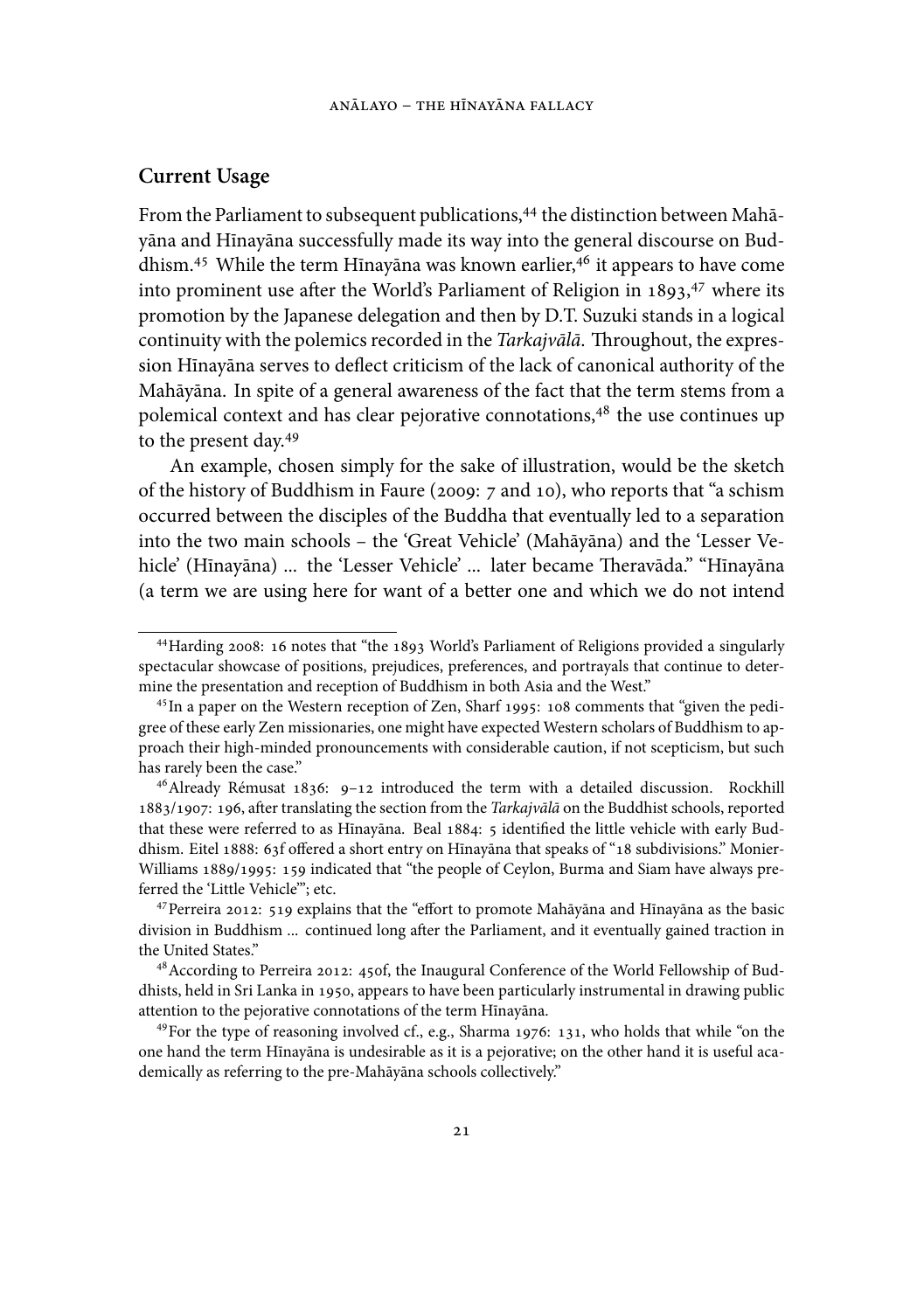to have any pejorative connotations whatsoever) was initially transmitted to Sri Lanka during the reign of Ashoka and then, from the tenth century CE, spread throughout Southeast Asia (Myanmar, Thailand, Laos, Cambodia). It lives on today in the form of Theravāda."

A schism involves a splitting of a monastic community that leads to the resultant factions undertaking their respective communal observances independently.<sup>50</sup> This is different from a vocational difference based on the individual decision whether or not to embark on the bodhisattva path. As the reports by the Chinese pilgrims show, this vocational difference cuts across the Buddhist monastic schools which, including the Mahāsāmghika school, are comprised un- . der the heading of the "eighteen schools". Thus the distinction between Hīnayāna and the Mahāyāna is not the product of a schism.

The Theravāda tradition cannot simply be considered a developed form of Hīnayāna. Identifying Theravāda as a form of Hīnayāna is self-contradictory, since among the Buddhist populations of Burma, Sri Lanka and Thailand the aspiration to become a Buddha in the future has for a long time been a recognized aim, attested to in inscriptions and texts.<sup>51</sup> This makes it misleading to refer to these Buddhist populations with a term that by definition stands in contrast to the bodhisattva path.

The main problem in presentations of this type is not merely the continued use of a pejorative term, instead of using other and less loaded alternatives.<sup>52</sup> The real problem is that the contrast between Hīnayāna and Mahāyāna, in the words of Skilling (2005: 270), refers to "trends in ideas and practices that developed ... within the institutions of the Buddhist *samgha*s". Hence it is not meaningful to use these terms as if they were in themselves *samgha* institutions.

Such misapplication naturally tends to obscure an accurate perception of the historical situation. According to Cohen (1995: 18), "the prevailing conception of the *nikāya*s as sub-species of the Hīnayāna should be aborted ... the Mahāyāna/Hīnayāna distinction ... loses most of its significance as a handle for Indian Buddhist institutional history."

 $5^{\circ}$ Cf., e.g., Bechert 1961/1982 and Hüsken 1997.

 $51^{\circ}$ Cf., e.g., Rahula 1971, Tambiah 1976: 96f, Ratnayaka 1985, Endo 1996, Samuels 1997, Skilling 2003, Harvey 2007 and Chandawimala 2008. For inscriptions in Theravāda countries that document the donor's aspiration for Buddhahood cf., e.g., Luce 1969: 56, Dohanian 1977: 20-25 and Assavavirulhakarn 2010: 175.

 $52^{\circ}$ Cf., e.g., the discussion in Katz 1980 and also above note 1.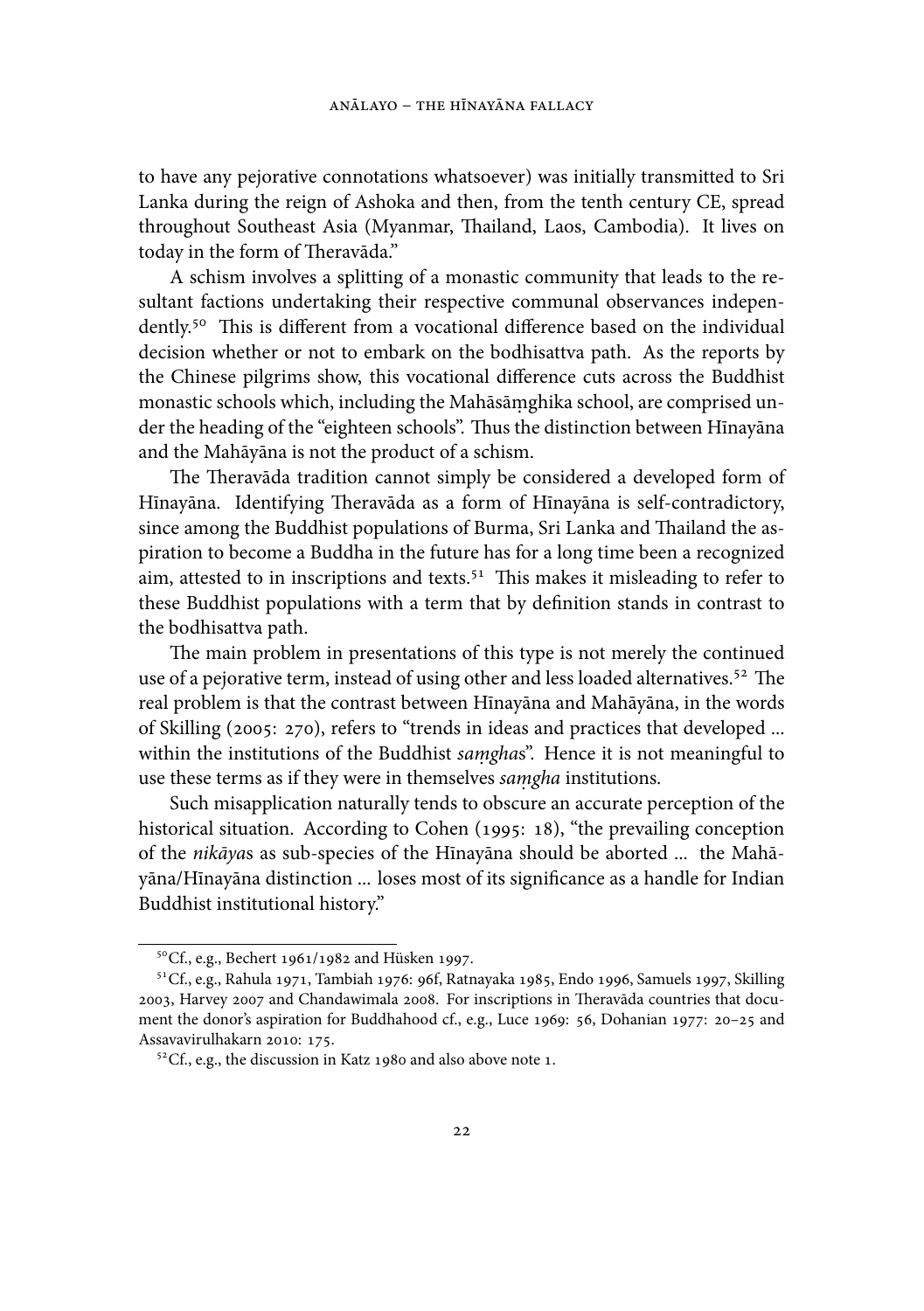At times, the use of Hīnayāna in academic publications is not really required. Thus the classic on the Buddhist schools by Bareau (1955) has the title *Les sectes bouddhiques du petit véhicule*. The topic of his research would have been clear to the reader if he had just chosen *Les sectes bouddhiques*, "the Buddhist sects". This suffices to show that the topic in question is the *nikāya*s and there seems to be no real benefit in adding the qualification that these are of the "little vehicle".

A key reference work by Norman (1983) has the title *Pāli Literature*, *Including the Canonical Literature in Prakrit and Sanskrit of all the Hīnayāna Schools of Buddhism*. Here as well, there seems to be no need for the qualification *Hīnayāna* once the *Schools of Buddhism* have been mentioned, which makes it fairly clear that literature of *nikāya* Buddhism is intended, not Mahāyāna works. If a need is felt to make this indubitably plain in the title, however, then instead of *Hīnayāna* an expression like *nikāya* Buddhism would be preferable. Thus the title could read: *Pāli Literature, Including the Canonical Literature in Prakrit and Sanskrit of all the Schools of (nikāya) Buddhism.*

The issue is not one of redundancy only, however. The problem that can result from considering the Theravāda tradition as Hīnayāna can be exemplified with a page in the study of Buddhism in Burma by Spiro (1970/1982: 62). After quoting Suzuki's *Outlines of Mahāyāna Buddhism*, Spiro explains that "the *Bodhisattva* ideal is not found – nor for reasons just suggested, could it be found – in the *Theravāda* tradition."<sup>53</sup> On the very same page he then reports that "in Theravadist Burma ... there has been a long tradition of aspiration to Buddhahood."

If there has been a long tradition of aspiration to Buddhahood, then it is not really possible to state that the bodhisattva ideal is not found in the Burmese Theravāda tradition. Yet, such a contradiction is not easily noticed as long as we are misled by the assumption that the Buddhist traditions fall into two distinct institutional categories, of which in principle only one advocates the bodhisattva path. This is to fall prey to what I would call the "Hīnayāna fallacy", taking polemical arguments as if they were accurate descriptions of historical facts.

Cohen (1995: 20) points out that once "Mahāyāna is positively characterized by its members' pursuit of the bodhisattva path; the Hīnayāna is negatively characterized as the non-Mahāyāna" and by the fact that its members do not pursue the bodhisattva path. "However, when positively characterized, the Hīnayāna

<sup>53</sup> While Spiro 1970/1982: 61 was aware of the fact that Suzuki's presentation is the "point of view of a partisan", he nevertheless seems to have been influenced by the basic underlying distinction that informs Suzuki's presentation.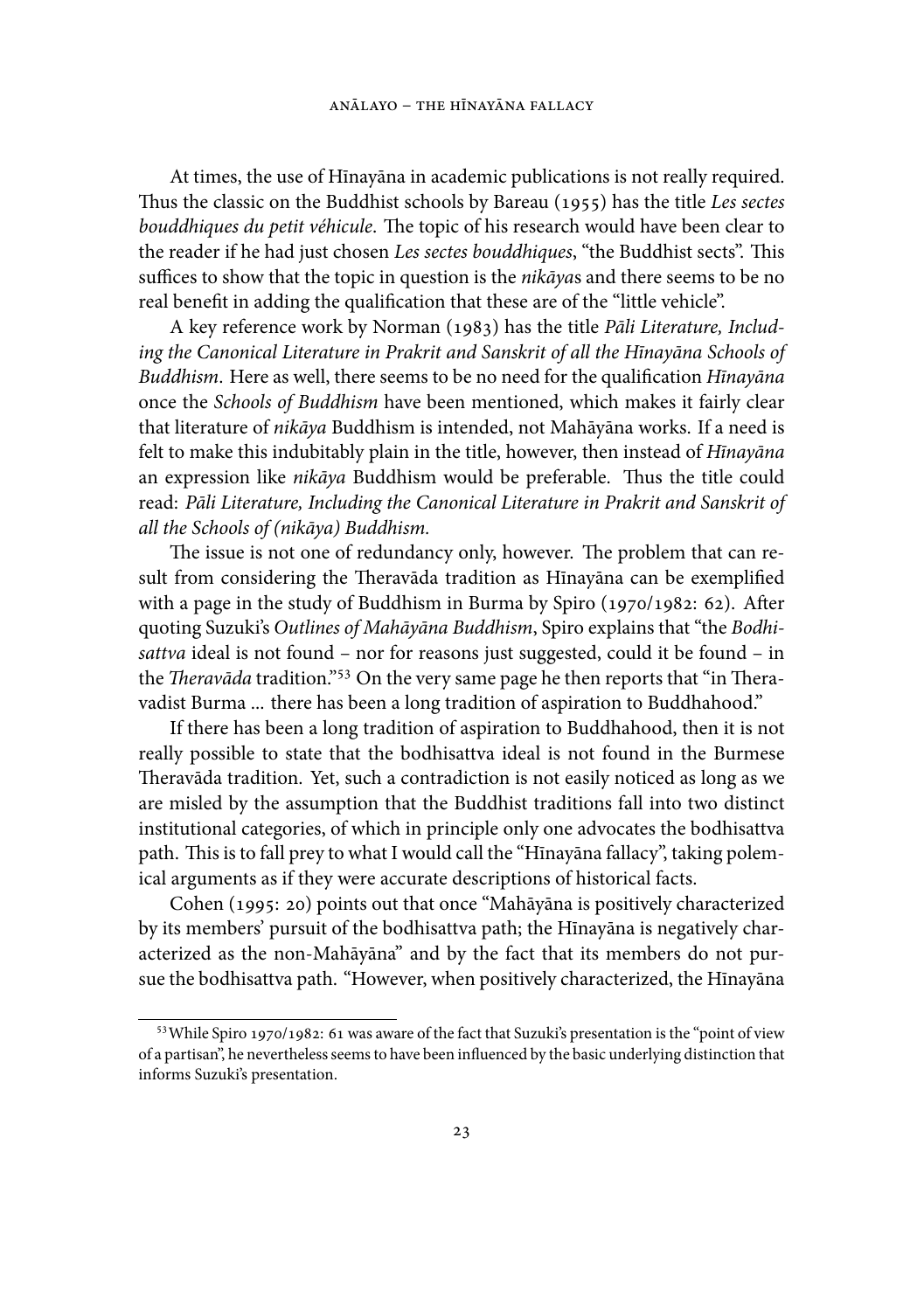is defined by members' affiliation with one or another *nikāya*, which, of course, means that the Mahāyāna is known negatively by its members' institutional separation from those same nikāyas." Cohen (1995: 21) concludes that "we are left with the Mahāyāna/Hīnayāna distinction as a mere structural dualism devoid of specific content, a mere nominalism." In fact, neither of these two descriptions reflects historical reality, making it clear that there is something basically wrong with the distinction between the Hīnayāna and the Mahāyāna as historical categories.

In the words of Silk (2002:  $367f$ ) "the referent of the term 'Hīnayāna,' when it occurs in Buddhist texts themselves, is never any existent institution or organization, but a rhetorical fiction ... a fundamental error is thus made when we imagine references to 'Hīnayāna' in Mahāyāna literature to apply to so-called Sectarian Buddhism, much less to Early Buddhism." Skilling (2013: 76) concludes that "the Hīnayāna never existed, anywhere or at any time, as an establishment or organization, as a social movement, as a self-conscious historical agent. Nor was Hīnayāna a stage or period in the development of Buddhism ... the Hīnayānist was defined by Mahāyānist polemics; he was a dogmatic construction, not a social identity. He was a straw man, a will-o'-the whisp, a *māyāpuru. sa*."

## **Conclusions**

By way of conclusion, it seems to me that the use of the term Hīnayāna as a fundamental category for studying the history of Buddhism is misleading. As far as I can see, the term Hīnayāna is best confined to discussions of Mahāyāna polemics. The problems of continuing to deploy it as a classificatory concept for studying the history of Buddhism are, in brief:

) Referring to Buddhism in India at least until the reign of Aśoka as Hīnayāna is meaningless, since neither Mahāyāna nor its opponents had so far come into existence and their main issue of contention — the option to follow the bodhisattva ideal — was still in the making. A better term for this period would be "early Buddhism".

) Hīnayāna as an umbrella term for the Buddhist monastic schools is misleading, because Mahāyāna was not confined to laity. Terms that can be used instead

<sup>&</sup>lt;sup>54</sup>On the Pāli discourses as reflecting "early Buddhism" cf. Anālayo 2012.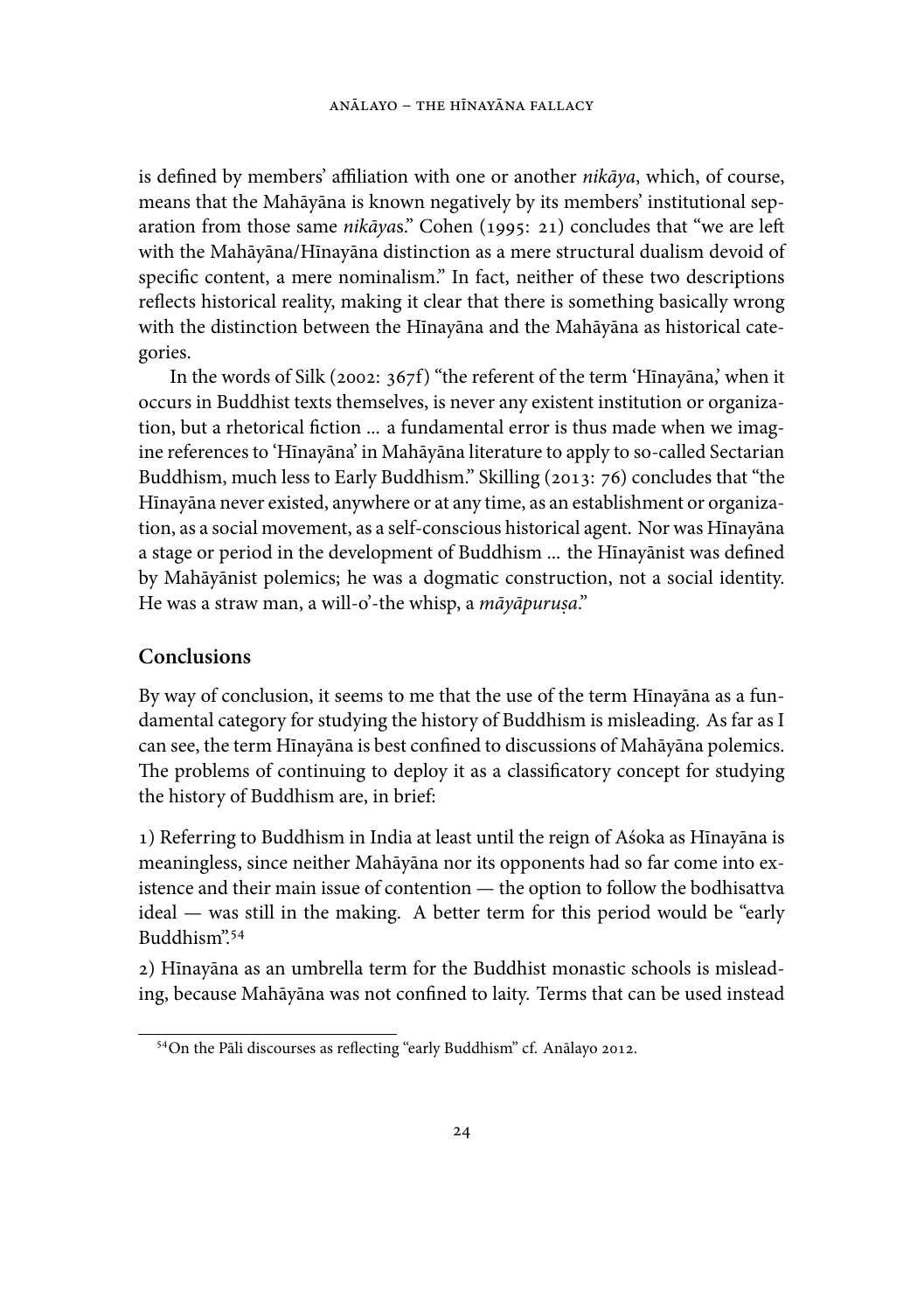would be "Buddhist schools" and/or "*nikāya* Buddhism";<sup>55</sup> a way of designating the period in question would be "Buddhism of the middle period".

3) The use of Hinayāna for the traditions of Buddhism in Sri Lanka and Southeast Asia is incorrect, because the respective Buddhist traditions recognize the assumed distinctive characteristic of the Mahāyāna – the bodhisattva path – as a viable option of practice. A better term would be "Theravāda".<sup>57</sup>

### **Abbreviations**

- D Derge edition
- Q Peking edition
- T Taishō (CBETA) edition

## **References**

- Anālayo 2009: "Yāna", in *Encyclopaedia of Buddhism*, W.G. Weeraratne (ed.), 8 (3): 778-780, Sri Lanka: Department of Buddhist Affairs.
- Anālayo 2010: *The Genesis of the Bodhisattva Ideal*, Hamburg: Hamburg University Press
- Anālayo 2012: "The Historical Value of the Pāli Discourses", *Indo-Iranian Journal*, 55:  $223 - 253.$
- Anālayo 2013: "A Note on the Term Theravāda", *Buddhist Studies Review*, 30 (2): 216-235.
- Assavavirulhakarn, Prapod 2010: *The Ascendancy of Theravāda Buddhism in Southeast Asia*, Chiang Mai: Silkworm Books.
- Bareau, André : *Les sectes bouddhiques du petit véhicule*, Paris: École française d'Extrême-Orient.
- Bareau, André 1985: "Étude du bouddhisme", *Annuaire de Collège de France*, 647-658.
- Barrows, John Henry 1893: The World's Parliament of Religions, An Illustrated and Pop*ular Story of the World's First Parliament of Religions, Held in Chicago in Connection*

<sup>&</sup>lt;sup>55</sup>Cf., e.g., Strong 1995: 87.

 $56$ Schopen 1995/2004: 94 uses the expression "Middle Period of Indian Buddhism" for "the period between the beginning of the Common Era and the year 500 C.E.". On following his definition, the two centuries between the time of Aśoka and the beginning of the Common Era would require a term on its own, which could be, e.g., the "post-Aśokan" period.

 $57$  For a more detailed discussion of my reasons for using the term Theravāda cf. Anālayo 2013.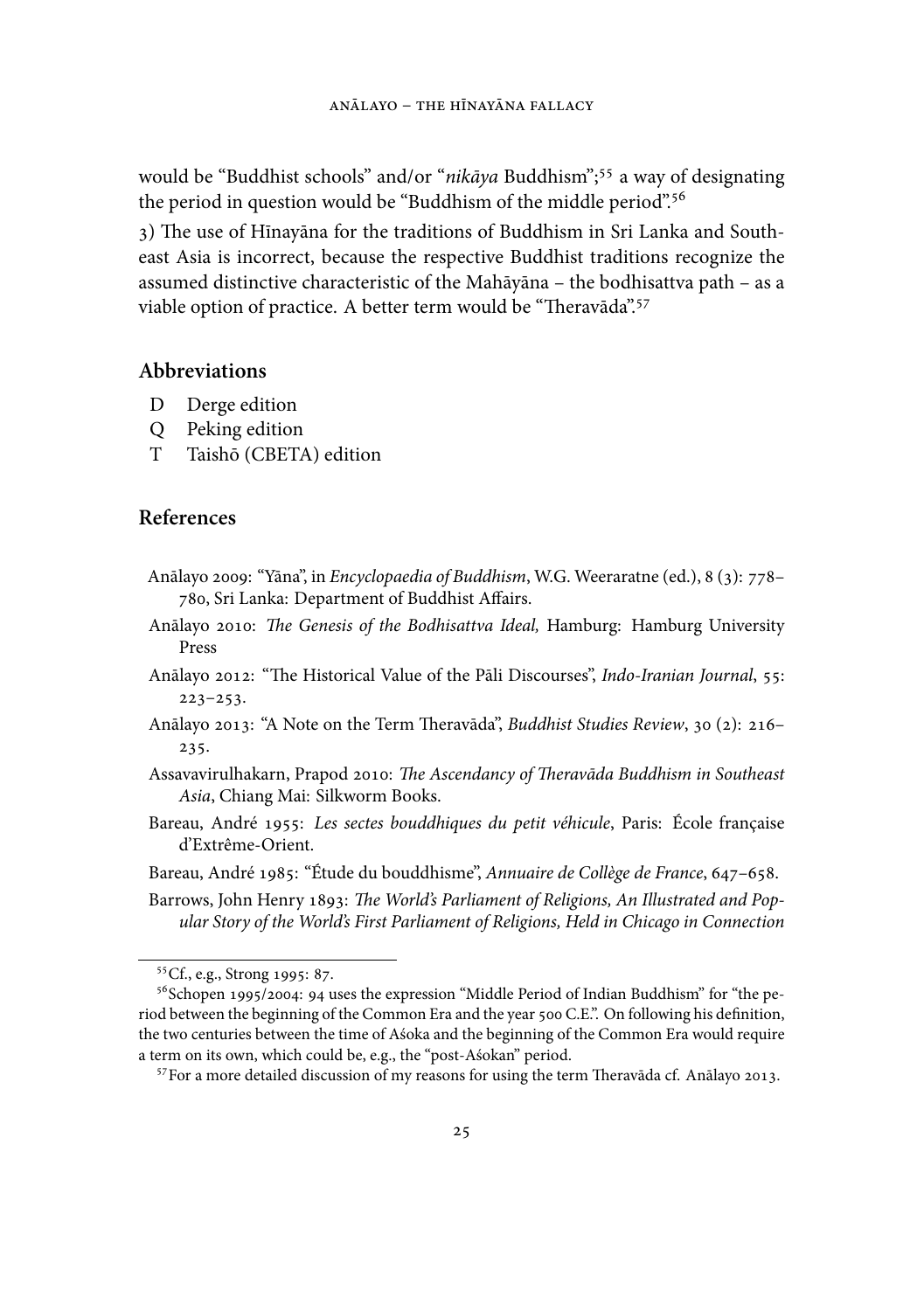*with the Columbian Exposition of 1893*, Chicago: The Parliament Publishing Company, 2 volumes.

- Beal, S. 1884: *Buddhism in China*, London: Society for Promoting Christian Knowledge.
- Bechert, Heinz 1961/1982: "The Importance of Asoka's So-called Schism Edict", in *Indological and Buddhist Studies, Volume in Honour of Professor J. W. de Jong on his* Sixtieth Birthday, L.A. Hercus et al. (ed.), 61-68, Canberra: Faculty of Asian Studies.
- Bechert, Heinz 1973: "Notes on the Formation of Buddhist Sects and the Origins of Mahāyāna", in *German Scholars on India, Contributions to Indian Studies*, 1: 6-18, New Delhi: Chowkhamba Sanskrit Office.
- Bechert, Heinz 1992: "Buddha-field and Transfer of Merit in a Theravāda Source", *Indo-Iranian Journal*, 35: 95-108.
- Bizot, François : *Les traditions de la pabbajjā en Asie du Sud-Est, Recherches sur le bouddhisme khmer, IV*, Göttingen: Vandenhoeck & Ruprecht.
- Cabezón, José Ignacio 1992: "Vasubandhu's Vyākhyāyukti on the Authenticity of the Mahāyāna Sūtras", in *Texts in Context, Traditional Hermeneutics in South Asia*, J.R. Timm (ed.), 221-243, Albany: State University of New York Press.
- Carus, Paul : *Gospel of Buddha, According to Old Records*, Chicago: Open Court Publishing Company.
- Chandawimala, Rangama 2008: "Bodhisattva Practice in Sri Lankan Buddhism with Special Reference to the Abhayagiri Fraternity", *Indian International Journal of Buddhist Studies*, 9: 23-43.
- Cœdès, G.C. : *Recueil des inscriptions du Siam, Deuxième partie, Inscriptions de Dvāravatī, de Çrīvijaya et de Lăvo*, Bangkok: Bangkok Times Press.
- Cohen, Richard S. 1995: "Discontented Categories: Hīnayāna and Mahāyāna in Indian Buddhist History", *Journal of the American Academy of Religion*, 63 (1): 1-25.
- D'Amato, Mario 2000: The Mahāyāna-Hīnayāna Distinction in the Mahāyāna*sūtrālamkāra, A Terminological Analysis .* , PhD dissertation, Chicago: University of Chicago.
- Deeg, Max 2006: "Unwirkliche Gegner, Chinesische Polemik gegen den Hīnayāna-Buddhismus", in Jaina-Itihāsa-Ratna, Festschrift für Gustav Roth zum 90. Geburtstag, U. Hüsken et al. (ed.), 103-125, Marburg: Indica et Tibetica.
- Deeg, Max 2009: "Writing for the Emperor Xuanzang between Piety, Religious Propaganda, Intelligence, and Modern Imagination", in *Pāsādikadānam*, Festschrift für Bhikkhu Pāsādika, M. Straube et al. (ed.), 31-60, Marburg: Indica et Tibetica.
- Deeg, Max 2012: "Sthavira, Thera and '\*Sthaviravāda' in Chinese Buddhist Sources", in How Theravāda is Theravāda? Exploring Buddhist Identities, P. Skilling et al. (ed), 129-162, Chiang Mai: Silkworm Books.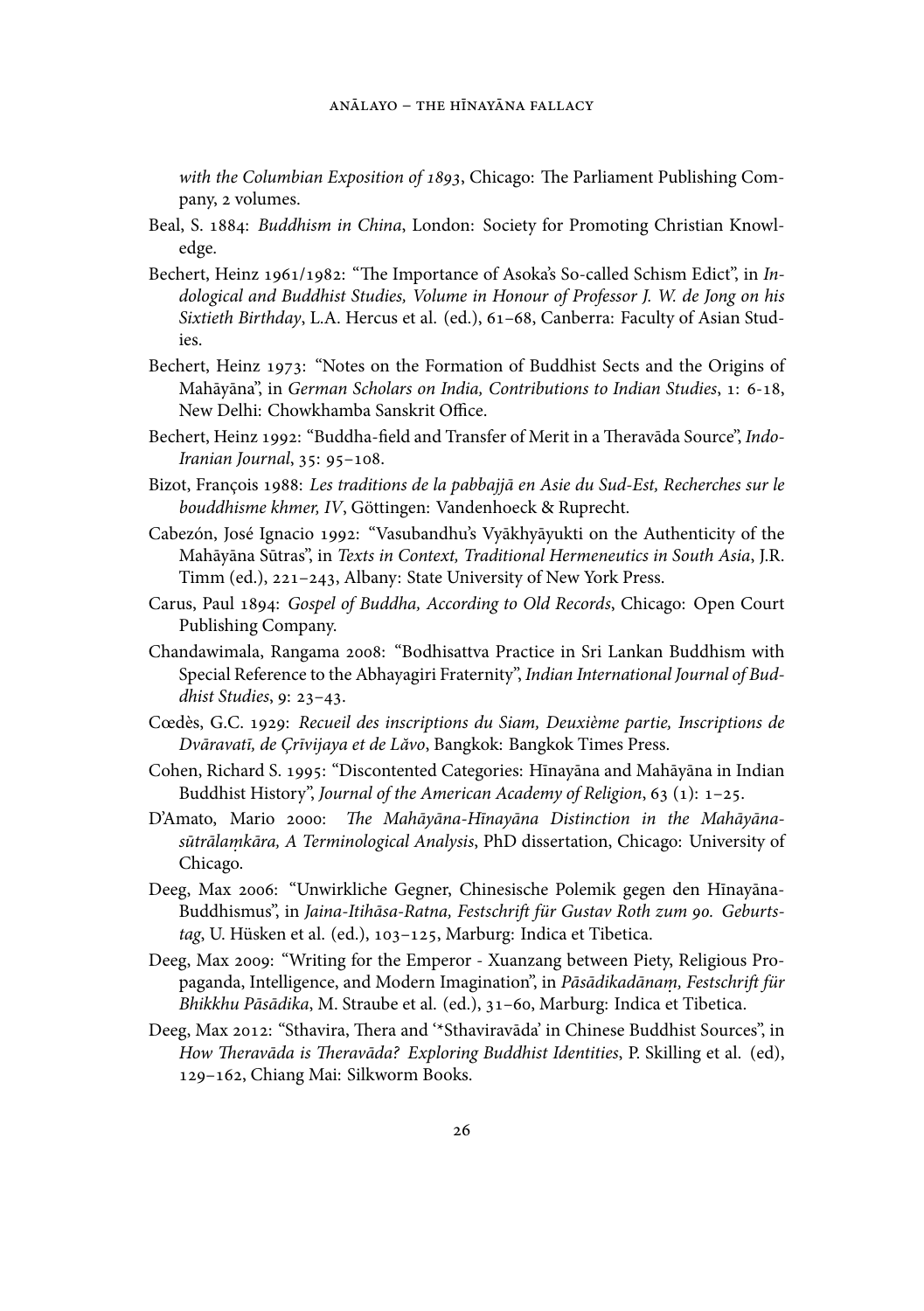- Dohanian, Diran Kavork : *e Mahāyāna Buddhist Sculpture of Ceylon*, New York: Garland Publishing.
- Eckel, Malcolm David 2008: *Bhāviveka and his Buddhist Opponents*, Cambridge, Massachusetts: Harvard University Press.
- Eitel, Ernest J. : *Handbook of Chinese Buddhism, Being a Sanskrit-Chinese Dictionary With Vocabularies of Buddhist Terms in Pali, Singhalese, Siamese, Burmese, Tibetan, Mongolian and Japanese*, London: Trübner & Co.
- Endo, Toshiichi 1996: "Bodhisattas in the Pāli Commentaries", *Bukkyō Kenkyū*, 25: 65-92.
- Faure, Bernard : *Unmasking Buddhism*, Chichester, UK: Wiley-Blackwell.
- Fujishima Ryauon : *Le bouddhisme japonais, Doctrines et histoire des douze grandes sectes bouddhiques du Japon*, Paris: Maisonneuve et Ch. Leclerc.
- Gombrich, Richard F. : *eravāda Buddhism, A Social History from Ancient Benares to Modern Colombo*, London: Routledge & Kegan Paul.
- Gombrich, Richard 1992: "A Momentous Effect of Translation: The 'Vehicles' of Buddhism", in *Apodosis: Essays Presented to Dr. W.W. Cuickshank to Mark his Eightieth* Birthday, 34-46, London: St. Paul's School.
- Harding, John S. 2008: Mahāyāna Phoenix: Japan's Buddhists at the 1893 World's Par*liament of Religions*, New York: Peter Lang.
- Harrison, Paul 1987: "Who Gets to Ride in the Great Vehicle? Self-Image and Identity Among the Followers of the Early Mahāyāna", *Journal of the International Association of Buddhist Studies*, 10 (1): 67-89.
- Harrison, Paul 1990: The Samādhi of Direct Encounter with the Buddhas of the Present, *An Annotated English Translation of the Tibetan Version of the Pratyutpanna-Buddha-Sammukhāvasthita-Samādhi-Sūtra with Several Appendixes Relating to the History . of the Text*, Tokyo: International Institute for Buddhist Studies.
- Harrison, Paul 1995: "Searching for the Origins of the Mahāyāna, What Are We Looking For?", *Eastern Buddhist*, 28 (1): 48-69.
- Harvey, Peter 2007: "Bodhisattva Career in the Theravāda", in *Encyclopedia of Buddhism*, D. Keown et al. (ed.), 83-87, London: Routledge.
- Hirakawa, Akira 1963: "The Rise of Mahāyāna Buddhism and Its Relation to the Worship of Stupas", *The Memoirs of the Toyo Bunko*, 57-106.
- Houghton, Walter R. : *Neely's History of the Parliament of Religions and Religious* Congresses at the World's Columbian Exposition, Complied from Original Manuscripts *and Stenographic Reports*, Chicago: F. Tennyson Neely.
- Hüsken, Ute 1997: "Samghabheda as Depicted in the Vinaya of the Mahāvihāra School", in *Bauddhavidyāsudhākarah: Studies in Honour of Heinz Bechert on the Occasion of .*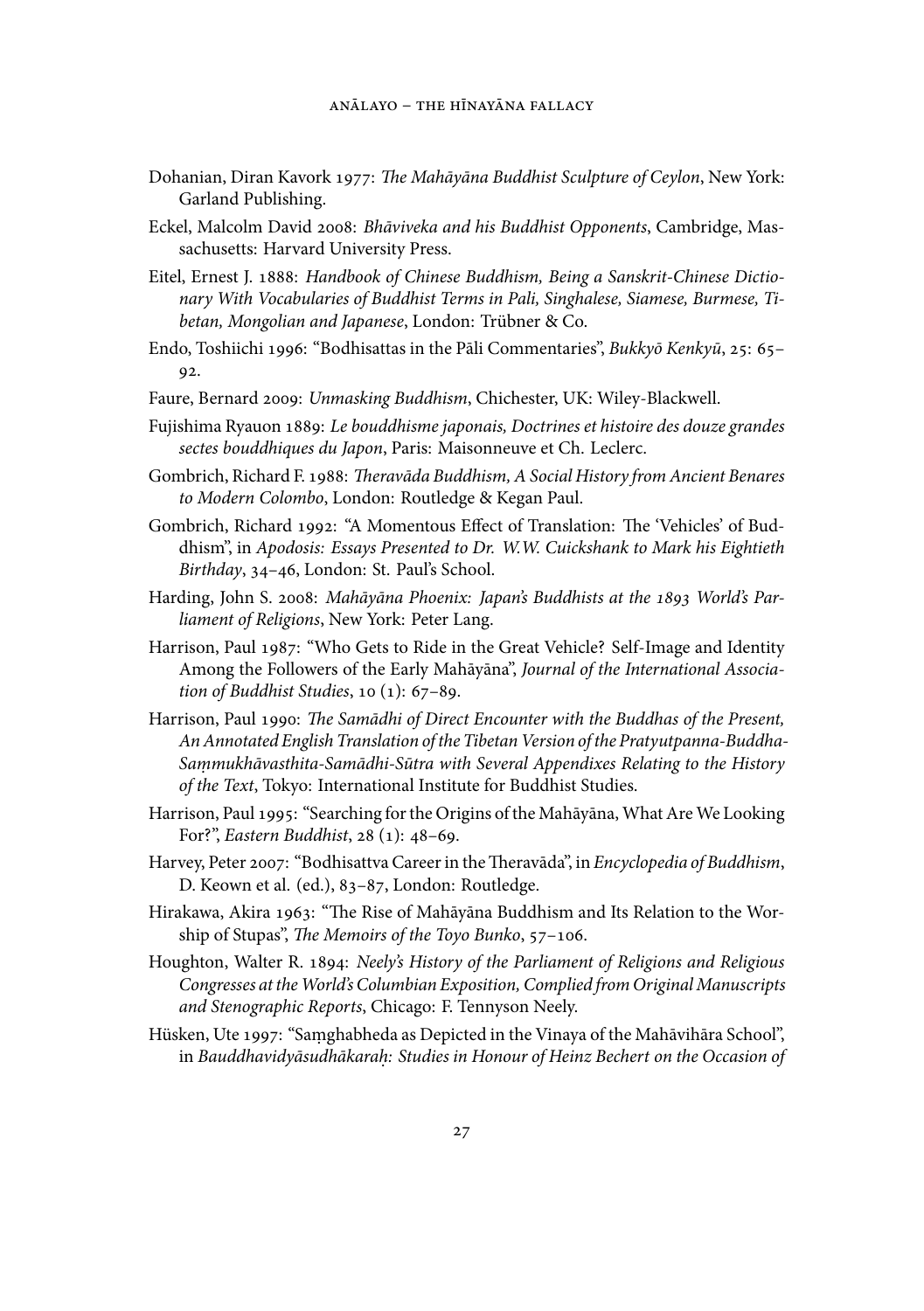his 65th birthday, J.-U. Hartmann et al. (ed.), 319-331, Swisstal-Odendorf: Indica et Tibetica.

- Karunaratne, Upali 1992: "Hīnayāna", in *Encyclopaedia of Buddhism*, W.G. Weeraratne (ed.),  $5$  (3): 453-455, Sri Lanka: Department of Buddhist Affairs.
- Katz, Nathan 1980: "Some Methodological Comments on the Use of the Term 'Hīnayāna' in the Study of Buddhism", *Religious Traditions*, 3 (1): 52-58.
- Kimura, Ryukan : *A Historical Study of the Terms Hīnayāna and Mahāyāna and the Origin of Mahāyāna Buddhism*, Calcutta: University of Calcutta.
- Kuroda, S. : *Outlines of the Mahâyâna as Taught by the Buddha, Carefully Examined by the Scholars of the Tendai, Shingon, Rinzai, Sôtô and Shin Sects, And Translated by M. Waku, Chief Instructor, and Y. Kano and M. Narita, Teachers of English at the Jôdôshugaku-Honkô, For Circulation Among the Members of the Parliament of Religions to be Held in Chicago in Connection with the World's Columbian Fair*, Asakusa, Tokyo: The Bukkyo Gakkuwai.
- Lamotte, Étienne 1954: "Sur la formation du Mahāyāna", in Asiatica, Festschrift Friedrich Weller zum 65. Geburtstag gewidment von seinen Freunden, Kollegen und Schülern, J. Schubert et al. (ed.), 377-396, Leizig: Harrassowitz.
- La Vallée Poussin, L. de 1930: "Notes bouddhiques, XVIII, Opinions sur les relations des deux véhicules au point de vue du Vinaya", *Académie Royale de Belgique, Bulletin de* la Classe des Lettres et des Sciences Morales et Politiques 5e serie, 16: 20-39.
- Lévi, Sylvain 1907: *Mahāyāna-Sūtrālamkāra, Exposé de la doctrine du Grand Véhicule selon le système Yogācāra*, Paris: Librairie Honoré Champion.
- Luce, G.H. 1969: Old Burma Early Pagán, New York: J.J. Augustin, vol. 1.
- Monier-Williams, M. 1889/1995: *Buddhism in Its Connexion with Brāhmanism and Hinduism and in Its Contrast with Christianity*, Delhi: Munshiram Manoharlal.
- Mun, Chanju 2006: *The History of Doctrinal Classification in Chinese Buddhism, A Study of the Panjiao Systems*, Lanham: University Press of America.
- Nagao Kayoko 2009: "Paul Carus' Involvement in the Modernization of Japanese Education and Buddhism", *Japanese Religions*, 34 (2): 171-185.
- Nanjio Bunyiu : *A Short History of the Twelve Japanese Buddhist Sects*, *Translated from the Original Japanese*, Tokyo: Bukkyō-sho-ei-yaku-shuppan-sha.
- Nattier, Jan 2003: A Few Good Men, The Bodhisattva Path according to The Inquiry of *Ugra (Ugraparip. rcchā)*, Honolulu: University of Hawai'i Press.
- Norman, K.R. : *Pāli Literature, Including the Canonical Literature in Prakrit and Sanskrit of all the Hīnayāna Schools of Buddhism*, Wiesbaden: Otto Harrassowitz.
- Pāsādika, Bhikkhu 2009: "Vasubandhu", in *Encyclopaedia of Buddhism*, W.G. Weeraratne (ed.), 8.3: 501-508, Sri Lanka: Department of Buddhist Affairs.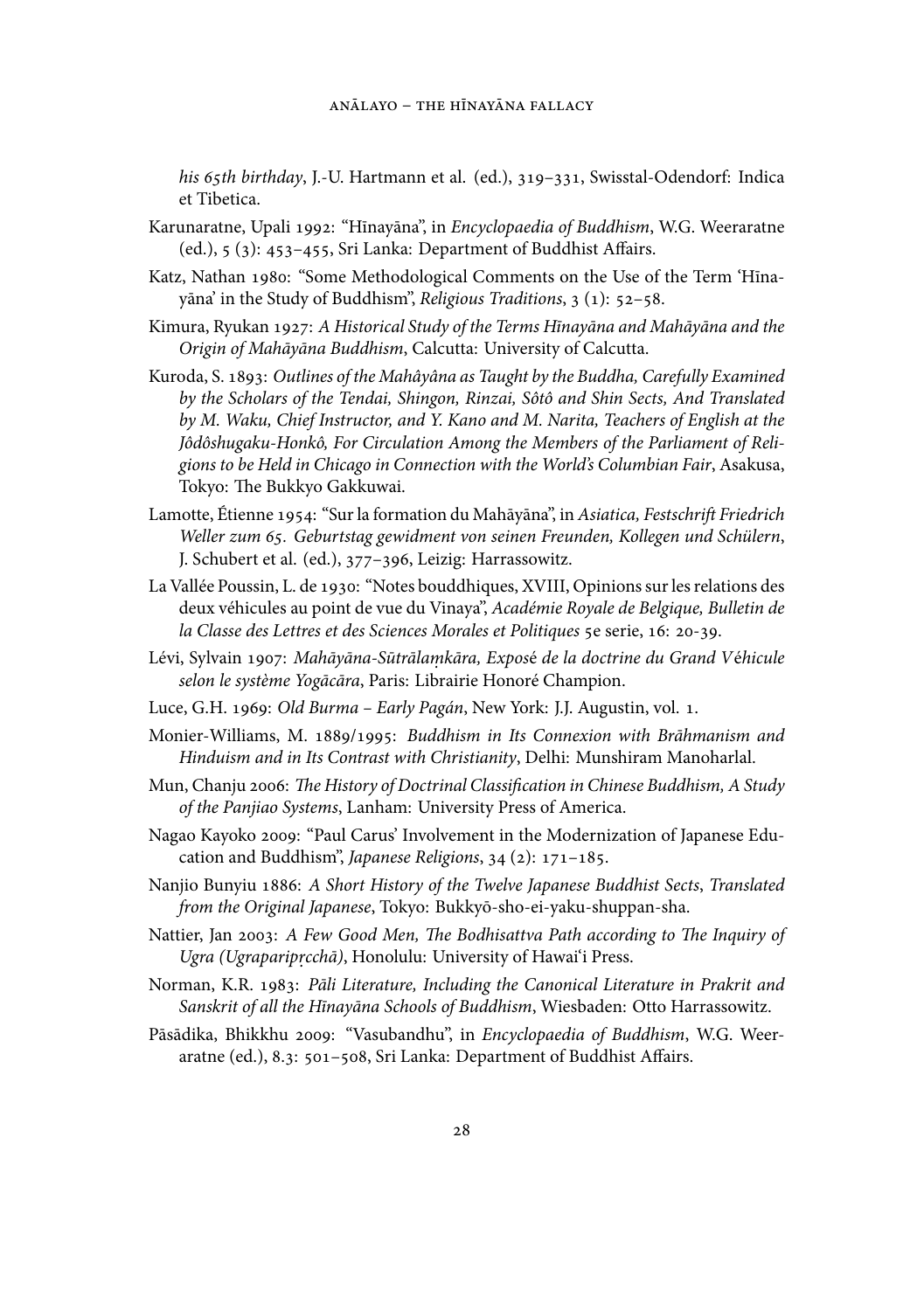- Perreira, Todd LeRoy 2012: "Whence Theravāda? The Modern Genealogy of an Ancient Term", in *How Theravāda is Theravāda? Exploring Buddhist Identities*, P. Skilling et al. (ed.), 443-571, Chiang Mai: Silkworm Books.
- Przyluski, Jean 1926: *Le Concile de Rājagṛha, Introduction á l'histoire des canons et des sectes bouddhiques*, Paris: Paul Geuthner.
- Pye, Michael 2008: "Suzuki Daisetsu's View of Buddhism and the Encounter between Eastern and Western Thought", *The Eastern Buddhist*, 39 (2): 1-25.
- Rahula, Walpola 1971: "L'idéal du Bodhisattva dans le Theravāda et le Mahāyāna", Jour*nal Asiatique*, 259: 63-70.
- Ratnayaka, Shanta 1985: "The Bodhisattva Ideal of the Theravāda", *Journal of the International Association of Buddhist Studies*, 8 (2): 85-110.
- Ray, Reginald A. 1994: *Buddhist Saints in India, A Study in Buddhist Values & Orientations*, New York: Oxford University Press.
- Rémusat, Abel : *Foĕ Kouĕ Ki ou relation des royaumes bouddhiques, voyages dans la Tartarie, dans l'Afghanistan et dans l'Inde, exécuté, a la fin du IVe siècle, par Chy Fă ˇ Hian*, Paris: Imprimerie Royale.
- Rhys Davids, T.W. 1913: "Hīnayāna", in *Encyclopædia of Religion and Ethics*, J. Hastings (ed.), 684-686, Edinburgh: T. & T. Clark.
- Rockhill, W.Woodville 1883/1907: *The Life of the Buddha and the Early History of his Order, Derived from Tibetan Works in the Bkah-hgyur and Bstan-hgyur, Followed by Notices on the Early History of Tibet and Khoten*, London: Kegan Paul, Trench, Trübner.
- Samuels, Jeffrey 1997: "The Bodhisattva Ideal in Theravāda Buddhist Theory and Practice, A Reevaluation of the Bodhisattva-Śrāvaka Opposition", *Philosophy East and West*, 47 (3): 399-415.
- Sasaki Shizuka 1997: "A Study on the Origin of Mahāyāna Buddhism", *The Eastern Bud* $dhist$ ,  $30 (1)$ :  $79-113$ .
- Sasaki Shizuka 2004: "Aranya Dwellers in Buddhism", Bukkyō Kenkyū, 32: 1-13.
- Sasaki Shizuka 2009: "A Basic Approach for Research on the Origins of Mahāyāna Buddhism", *Acta Asiatica, Bulletin of the Institute of Eastern Culture*, 96: 25-46.
- Schopen, Gregory 1975: "The Phrase 'sa pṛthivīpradeśaś caityabhūto bhavet' in the Vajracchedikā, Notes on the Cult of the Book in the Mahāyāna", *Indo-Iranian Journal*, 27: 147-181.
- Schopen, Gregory 1995/2004: "Deaths, Funerals, and the Division of Property in a Monastic Code", in *Buddhist Monks and Business Matters, Still More Papers on Monas*tic Buddhism in India, G. Schopen (ed.), 91-121, Honolulu: University of Hawai'i Press.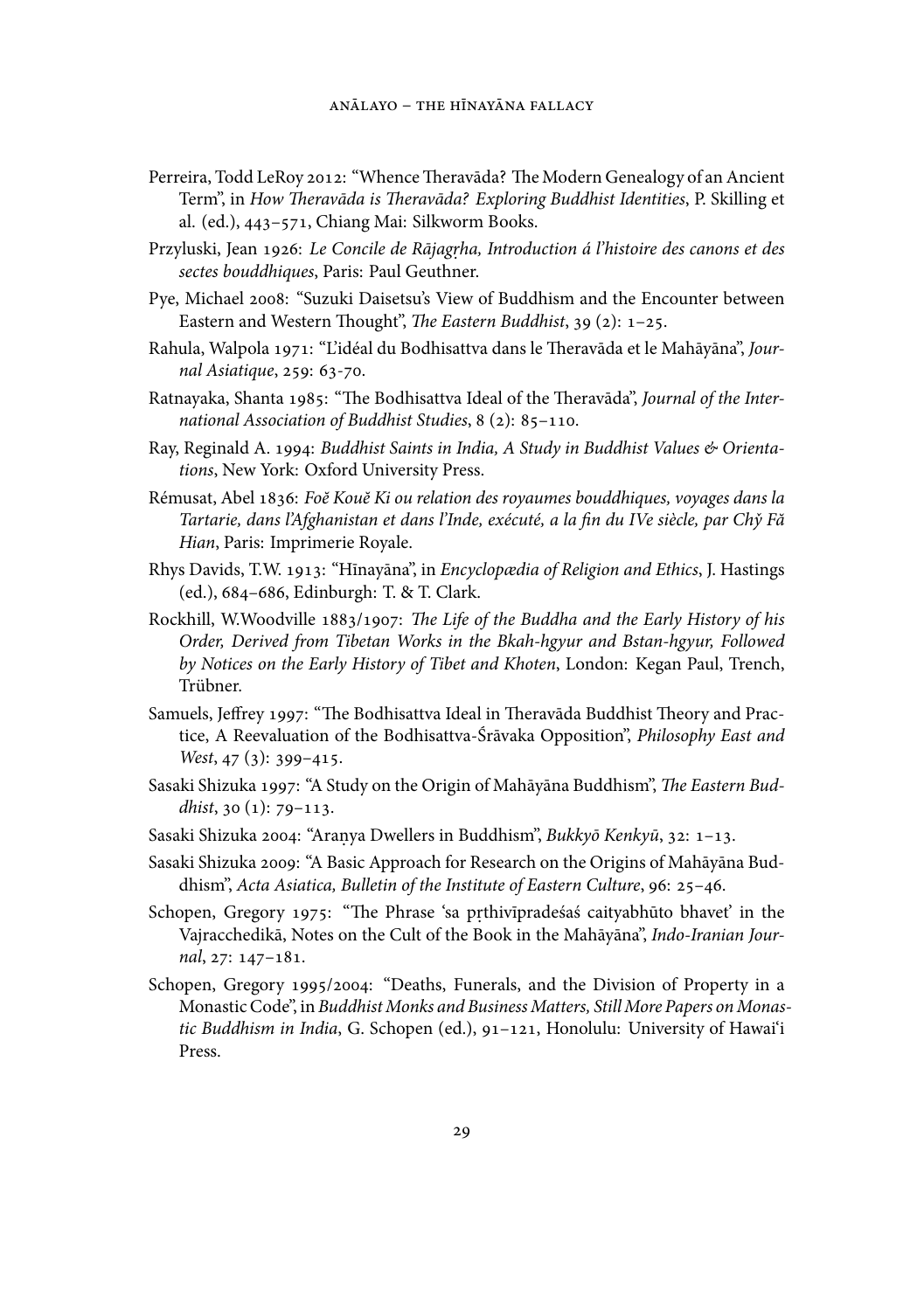- Schopen, Gregory 2000/2005: "The Mahāyāna and the Middle Period in Indian Buddhism, Through a Chinese Looking-Glass", in Figments and Fragments of Mahāyāna Buddhism in India, More Collected Papers, G. Schopen (ed.), 3-24, Honolulu: University of Hawai'i Press.
- Seidenstücker, Karl : *Mahâyâna: Die Hauptlehren des nördlichen Buddhismus, von S. Kuroda, Autorisierte deutsche Ausgabe nach dem englisch-japanischen Original von K.B. Seidenstücker*, Leipzig: Buddhistischer Missions-Verlag.
- Sharf, Robert H. 1995: "The Zen of Japanese Nationalism", in *Curators of the Buddha*, The Study of Buddhism under Colonialism, D.S. Lopez jr. (ed.), 107-160, Chicago: University of Chicago Press.
- Sharma, Arvind 1976: "A Note on the Use of the Word Hīnayāna in the Teaching of Buddhism", *The Eastern Buddhist*, 9 (2): 129-133.
- Silk, Jonathan 2002: "What, if Anything, is Mahāyāna Buddhism? Problems of Definitions and Classifications", *Numen*, 49: 355-405.
- Skilling, Peter 2003: "Three Types of Bodhisatta in Theravādin Tradition, A Bibliographical Excursion", in *Buddhist and Indian Studies in Honour of Professor Sodo Mori*, 91-102, Hamamatsu, Japan: Kokusai Bukkyoto Kyokai.
- Skilling, Peter 2004: "Mahāyāna and Bodhisattva, An Essay Towards Historical Understanding", in *Photisatawa barami kap sangkhom thai nai sahatsawat mai*, P. Limpanusorn et al. (ed.), 140-156, Bangkok: Thammasat University Press.
- Skilling, Peter 2005: "Cutting Across Categories: The Ideology of Relics in Buddhism", *Annual Report of the International Research Institute for Advanced Buddhology at Soka University*, 8: 269-310.
- Skilling, Peter 2013: "Vaidalya, Mahāyāna, and Bodhisatva in India: An Essay Towards Historical Understanding", in *The Bodhisattva Ideal: Essays on the Emergence of Mahāyāna*, Bhikkhu Ñāṇatusita (ed.), 69-164, Kandy: Buddhist Publication Society.
- Snodgrass, Judith 2003: Presenting Japanese Buddhism to the West; Orientalism, Occi*dentalism and the Columbian Exposition*, Chapel Hill: University of North Carolina Press.
- Spiro, Melford E. 1970/1982: *Buddhism and Society, A Great Tradition and Its Burmese Vicissitudes; Second, Expanded Edition*, Berkeley: University of California Press.
- Strauch, Ingo 2010: "More Missing Pieces of Early Pure Land Buddhism: New Evidence for Akṣobhya and Abhirati in an Early Mahayana Sutra from Gandhāra", *The Eastern Buddhist*, 41 (1): 23-66.
- Strong, John S. 1995: The Experience of Buddhism, Sources and Interpretations, Belmont, California: Wadsworth Publishing Company.
- Strong, John S. 2004: "Hīnayāna", in *Encyclopedia of Buddhism*, R.E. Buswell (ed.), 328, New York: Macmillan.